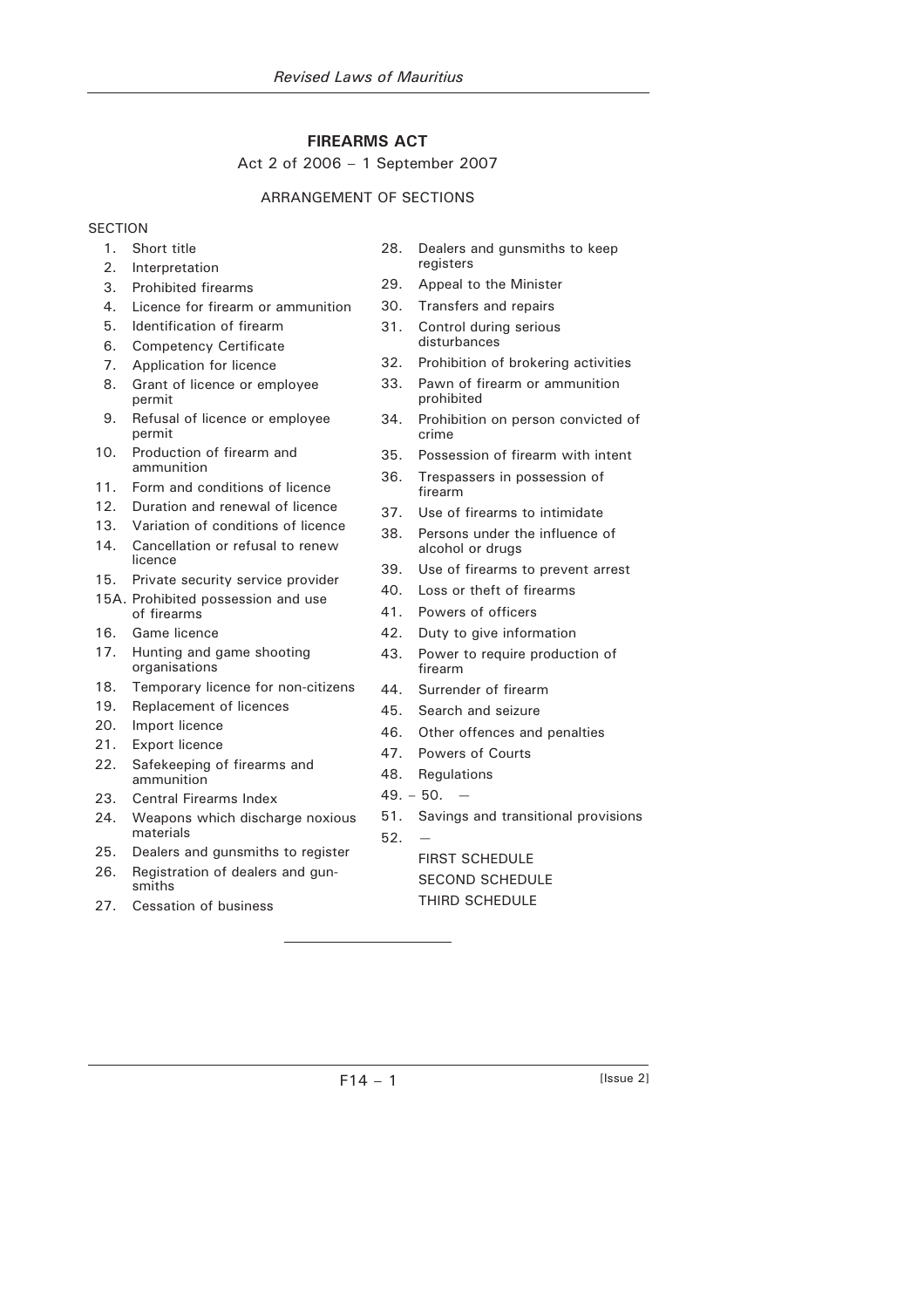# **FIREARMS ACT**

### **1. Short title**

This Act may be cited as the Firearms Act.

### **2. Interpretation**

In this Act—

"acquire" includes hire, accept as a gift or borrow;

"air gun, air rifle or air pistol" means any device manufactured to discharge a bullet or any projectile of a calibre of less than 5.6 mm (.22 calibre) by means of a compressed gas or spring and not by means of burning propellant;

"ammunition" means ammunition for any firearm, except ammunition for an air gun, air rifle, or air pistol, and includes the ammunition mentioned in section 24;

"antique firearm" means any muzzle loading firearm manufactured before 1 January 1900 or any replica of such a firearm;

"CFI" means the Central Firearm Index referred to in section 23;

"Commissioner" means the Commissioner of Police;

"Competency Certificate" means a certificate issued by the Commissioner under section 6;

"dangerous drug" has the same meaning as in the Dangerous Drugs Act;

"dealer in firearms" means any person who manufactures, sells, transfers, repairs, tests or proves firearms or ammunition for the purpose of trade or business;

"employee permit" means a permit authorising an employee of a person to be in possession of the person's firearms;

"firearm"—

- (a) means any barrelled weapon of any description which is lethal and from which any shot, bullet or other missile can be discharged, and includes—
	- (i) any component part of any such lethal weapon, and any accessory to any such lethal weapon designed or adapted to diminish the noise or flash caused by firing the weapon;
	- (ii) any air gun, air rifle or air pistol, and every part of such air gun, air rifle or air pistol;
	- (iii) a laser gun; but
- (b) does not include—
	- (i) any toy gun or toy pistol from which any shot, bullet or missile is discharged by the force of a spring alone; or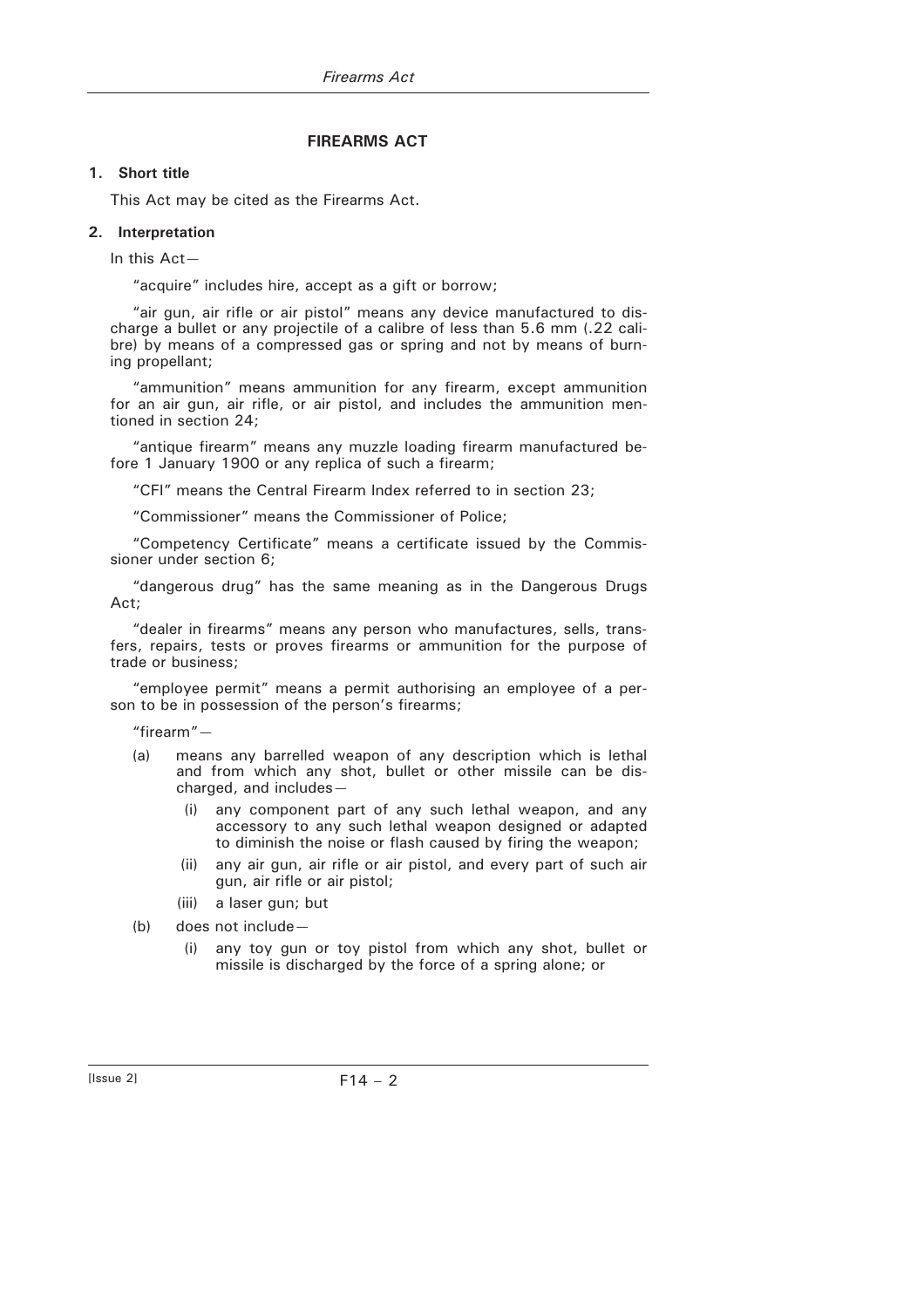(ii) any antique firearm kept solely as a curiosity, ornament or trophy, which is not used or carried and for which no ammunition is purchased or acquired;

"firearm licence" means a licence issued under section 8;

"firearm licensee" means the holder of a firearm licence;

"gunsmith" means a person who repairs, tests or proves firearms;

"laser gun" means a hand-held, battery operated gun which produces intense burst of light capable of burning holes in most materials;

"Minister" means the Minister to whom responsibility for the subject of home affairs is assigned;

"next of kin", in relation to a person, means his spouse, child, father, mother, brother, sister, grandparent, grandchild, uncle, aunt, nephew, niece, or any person under whose responsibility or control a person has been placed;

"private security service" means the business of providing, for remuneration or reward, a security service, the services of a security guard, and the secure transportation and delivery of property, as regulated under the Private Security Service Act;

"prohibited firearm" means any firearm specified in the First Schedule;

"security guard" has the same meaning as in the Private Security Service Act;

"shotgun" means a smooth bore gun either single or double barrelled, not less than 60 centimetres in length (24 inches);

"transfer" includes let on hire, give, lend, and part with possession. [S. 2 amended by s. 7A (a) of Act 2 of 2008 w.e.f. 1 July 2008.]

### **3. Prohibited firearms**

No person shall import, have in his possession, transport or otherwise deal in any prohibited firearm.

#### **4. Licence for firearm or ammunition**

(1) Subject to subsections (2), (3) and (4), no person shall purchase, acquire or have in his possession any firearm or ammunition unless he holds a firearm licence in respect of every firearm or the ammunition.

(2) No individual shall hold more than 2 firearms at any time.

(3) No person shall carry a revolver, pistol or other firearm capable of being carried in the pocket or concealed about the person, unless the firearm licence held by such person has been endorsed with a permission to do so by the Commissioner.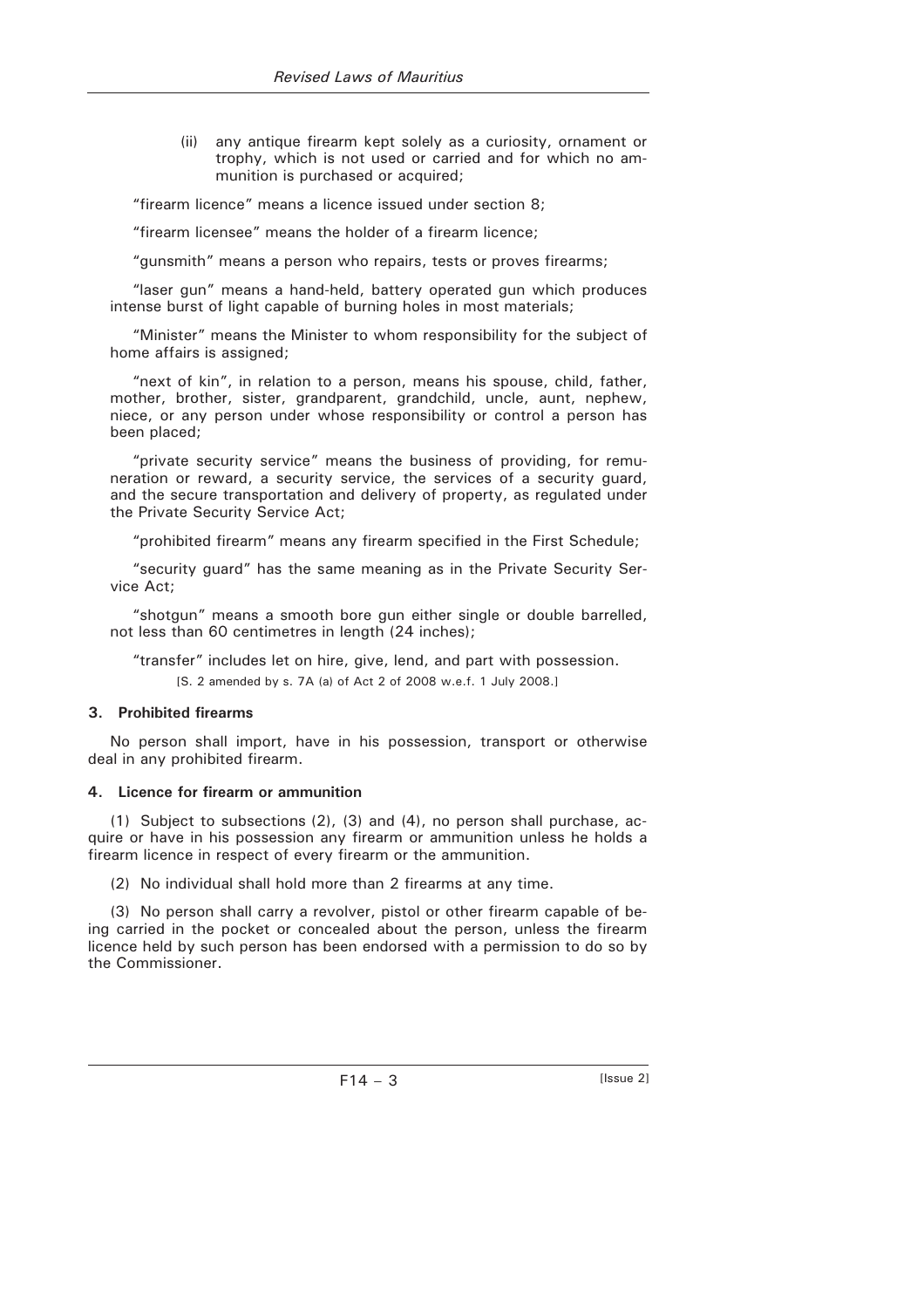- (4) No firearm licence shall be required of  $-$ 
	- (a) a police officer having in his possession a firearm in the performance of his duties;
	- (b) an officer of the Mauritius Prisons Service having in his possession a firearm in the performance of his duties;
	- (c) a person carrying on the business of dealer in firearms and registered as such.

(5) Any person living in the house at the time of death of a firearm licensee, or in the absence of such a person, his next of kin, shall forthwith inform the Commissioner of the death of the firearm licensee.

(6) Upon being informed of the death of a firearm licensee under subsection (5), the Commissioner shall secure and transfer any firearm and ammunition held by the firearm licensee to the Police Armoury.

(7) The Commissioner may deliver the firearm and ammunition to any person who produces—

- (a) documentary evidence of his property rights on the firearm and ammunition; and
- (b) a firearm licence.

#### **5. Identification of firearm**

(1) No firearm licence shall be issued in respect of a firearm, unless it bears the manufacturer's serial number or any other mark by which the firearm can be identified.

(2) The Commissioner may direct any firearm in respect of which an application for a licence has been made, to be marked and stamped in such manner as may be prescribed with such additional identification mark as he may determine.

- (3) No person shall erase, alter or in any manner tamper with—
	- (a) the manufacturer's serial number or any other identification mark on a firearm; or
	- (b) any mark, or stamp, or additional mark directed by the Commissioner to be made on a firearm.

(4) A person who is in possession of a firearm of which the manufacturer's serial number or other identification mark, or the Commissioner's additional identification mark, has been erased, altered or in any other manner tampered with or has become illegible, shall commit an offence and shall, on conviction, be liable to a fine not exceeding 50,000 rupees and to imprisonment for a term not exceeding one year.

#### **6. Competency Certificate**

(1) (a) An application for a Competency Certificate shall be made to the Commissioner in the prescribed form.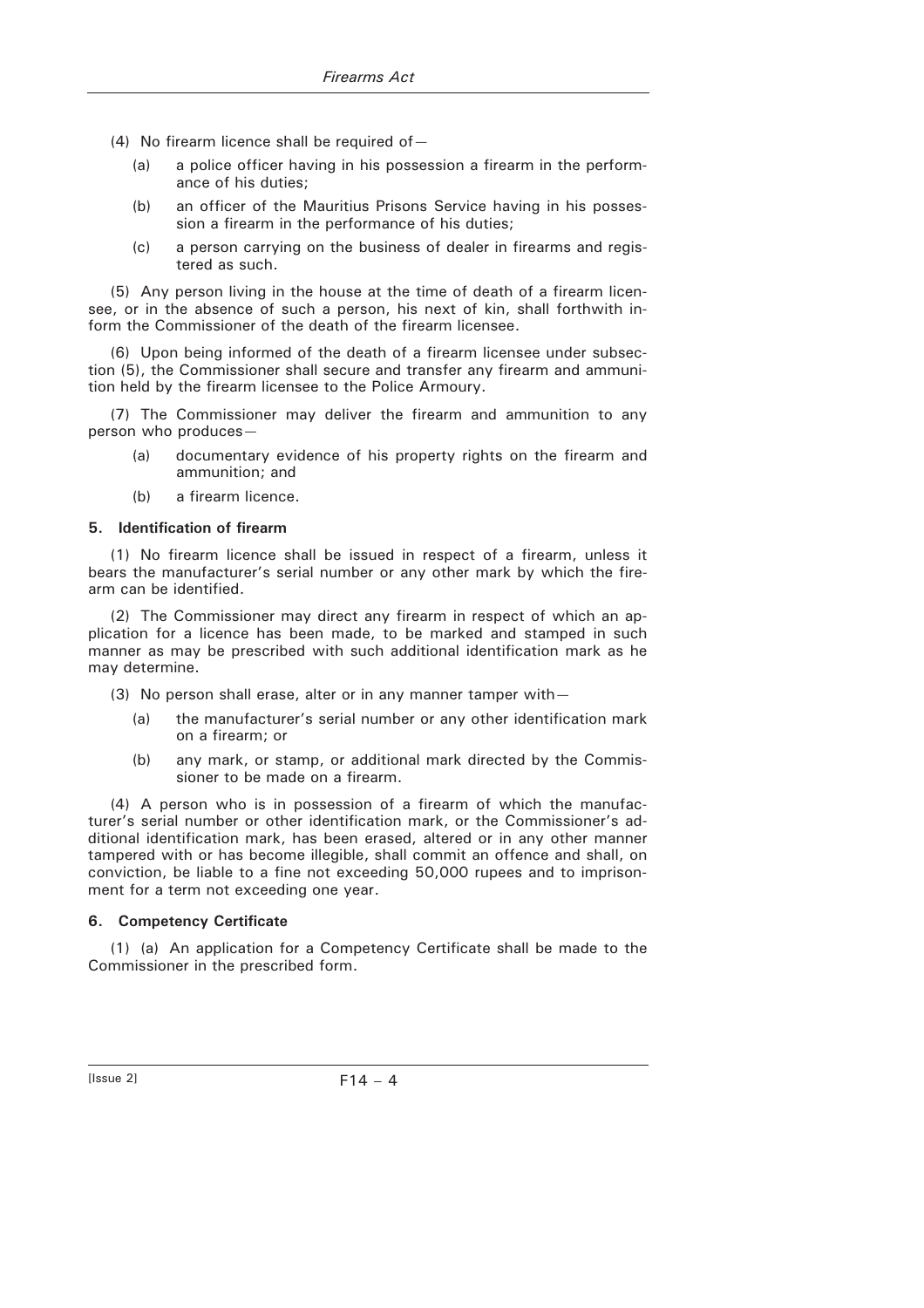(b) No application under paragraph (a) shall be entertained by the Commissioner unless he is satisfied that—

- (i) the Competency Certificate is required for the purposes of an application for a firearm licence or a game licence, or its renewal, or an employee permit, or an application for registration as dealer in firearms or gunsmith, under this Act;
- (ii) the applicant, in the case of a firearm licence, also meets the criteria specified in section 8 (1) (a) and (b).

(2) Subject to subsections (5) and (6), the Commissioner may issue a Competency Certificate to an applicant who—

- (a) has successfully completed the prescribed training course and passed the tests conducted by the Commissioner regarding the safe and efficient handling of a firearm of the type in respect of which a firearm licence, or registration, as the case may be, is sought by the applicant;
- (b) is 18 years of age or more;
- (c) is a citizen of Mauritius;
- (d) is a fit and proper person to possess a firearm, to trade in firearms or to conduct business as a gunsmith, as the case may be;
- (e) is physically fit, of stable mental condition and is not inclined to violence;
- (f) is not dependent on any substance which has an intoxicating or narcotic effect;
- (g) has not been convicted of any offence under this Act; or
- (h) has not been convicted, whether in or outside Mauritius, of  $-$ 
	- (i) an offence involving the use, or a threat to use, or the handling of, a firearm or ammunition;
	- (ii) an offence under the Protection from the Domestic Violence Act;
	- (iii) an offence involving dangerous drugs.
- (3) A Competency Certificate shall specify whether it relates to—
	- (a) possession of a firearm;
	- (b) dealing in firearms; or
	- (c) conducting business as a gunsmith.

(4) A Competency Certificate shall be valid for a period of 5 years from the date of issue of the certificate.

(5) Subject to subsection (6), subsection (2) (a) and (b) shall not apply to a corporate body.

(6) Before the Commissioner issues a Competency Certificate to a corporate body, he shall satisfy himself that any person designated by the corporate body as the person who would be in charge of any firearm satisfies the requirements of subsection (2).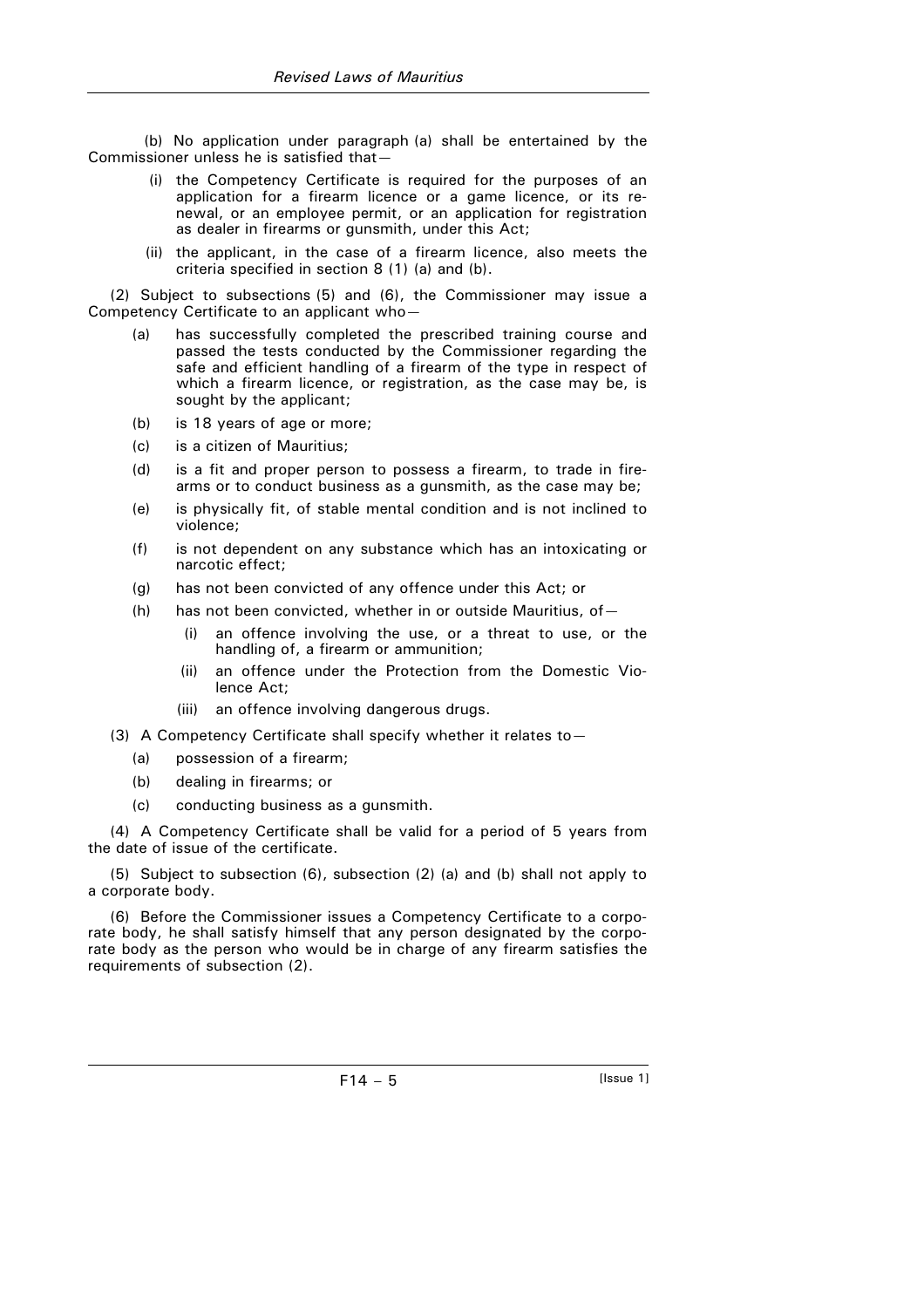### **7. Application for licence**

(1) An application for the grant of a firearm licence shall be made in the prescribed form, accompanied by the relevant Competency Certificate, to the Commissioner and shall include such particulars as may be required in the form.

(2) Where a corporate body holding a firearm licence wishes that any of its employees be allowed to be in possession of any firearm in respect of which the licence has been issued, the corporate body shall apply for an employee permit in respect of that employee, accompanied by a Competency Certificate in the name of the employee, to the Commissioner in the prescribed form.

- (3) No employee shall have in his possession any firearm unless—
	- (a) he holds an employee permit; and
	- (b) his employer holds a firearm licence in respect of the firearm.

#### **8. Grant of licence or employee permit**

(1) Subject to section 9, the Commissioner may grant an application made under section 7 where he is satisfied that the applicant-

- (a) has a good reason for purchasing, acquiring or having in his possession the firearm or ammunition in respect of which the application is made; and
- (b) can be allowed to have in his possession that firearm and ammunition without danger to the public safety or to the public order.

(2) Where an application has been granted under subsection (1), the Commissioner shall issue a firearm licence or employee permit, upon payment by the applicant of the fee specified in the Second Schedule.

#### **9. Refusal of licence or employee permit**

The Commissioner shall refuse a firearm licence or employee permit to any person who-

- (a) is prohibited by this Act from possessing a firearm; or
- (b) by reason of non-compliance with any other criteria specified in section 6 (2), is considered by the Commissioner as being unfit to be entrusted with a firearm.

#### **10. Production of firearm and ammunition**

- (1) Upon the first issue of a firearm licence, the licensee shall, within—
	- (a) one month of the date on which the firearm licence is issued; or
	- (b) 7 days of the date on which the firearm and ammunition are purchased,

whichever is earlier, produce to the Commissioner, or, in the case of Rodrigues, the Chief of Police, the firearm and any ammunition in his possession in respect of which the firearm licence has been granted.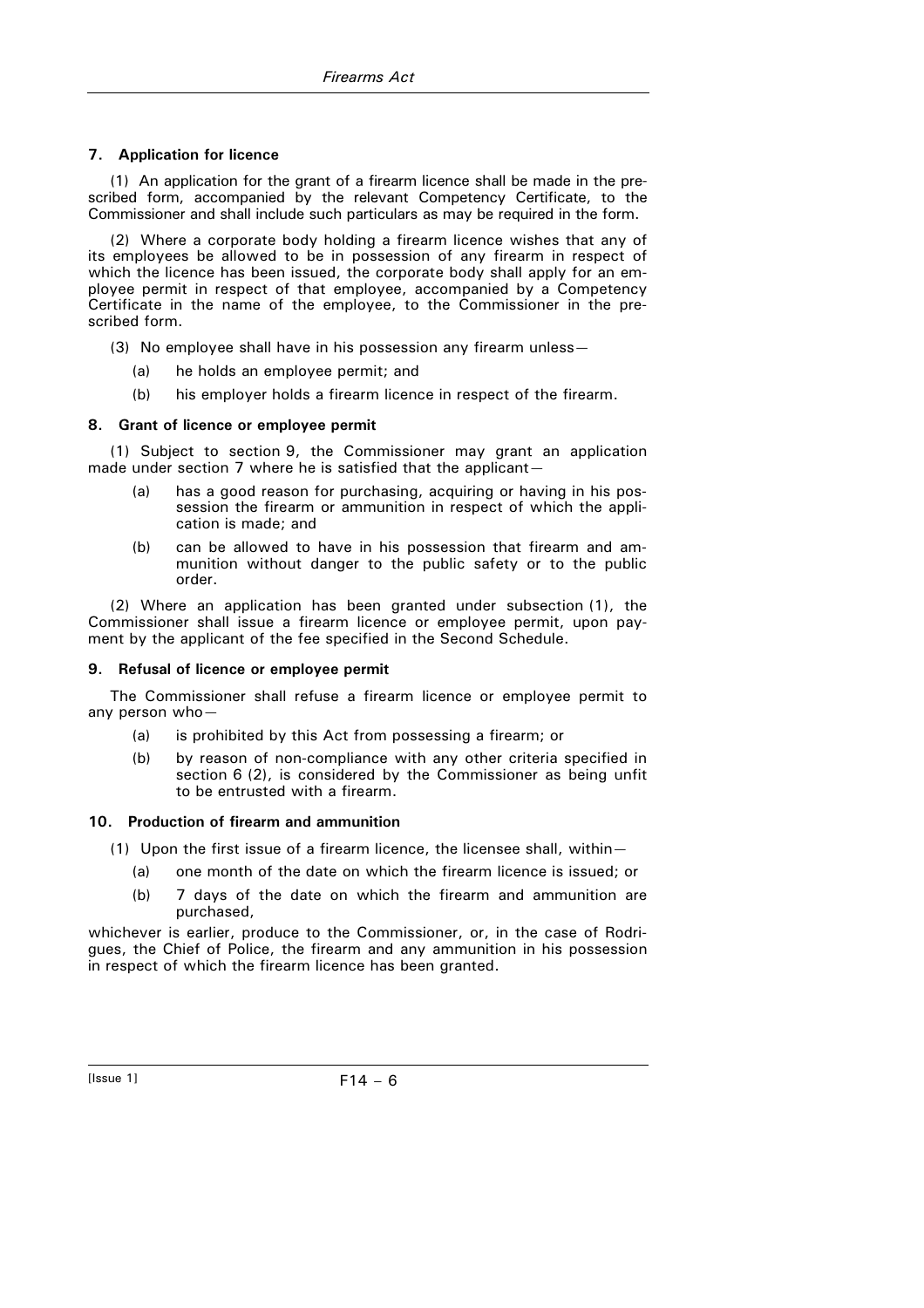(2) Where a person to whom a firearm licence has been granted fails to comply with subsection (1), the firearm licence shall lapse.

### **11. Form and conditions of licence**

(1) A firearm licence granted under this section shall be in the prescribed form and shall specify—

- (a) the conditions subject to which it is held;
- (b) the nature of the firearm to which the firearm licence relates; and
- (c) in respect of ammunition, the quantities authorised to be purchased and to be held at any one time under the firearm licence.

(2) (a) Any holder of a firearm licence who acts in breach of any of the conditions subject to which it is held shall commit an offence and shall, on conviction, be liable to a fine not exceeding 200,000 rupees and to imprisonment for a term not exceeding 2 years.

(b) Paragraph (a) shall not apply to a condition relating to the renewal of a firearm licence.

# **12. Duration and renewal of licence**

(1) A firearm licence shall, unless, previously suspended or cancelled, continue to be in force until 31 December next following the date when it was issued or last renewed, but shall, subject to subsection (3), be renewable for yearly periods ending 31 December.

(2) On every application for renewal of a firearm licence, the applicant shall produce—

- (a) the firearm and any ammunition in respect of which the firearm licence was granted;
- (b) such firearm licence book as may be issued by the Commissioner; and
- (c) his Competency Certificate.

(3) Subject to subsection (1), a person who fails to renew a firearm licence before the expiry of his licence shall, on renewal, be liable to a surcharge equivalent to 50 per cent of the fee payable in respect of such licence.

(4) Where a person fails to renew a firearm licence within 15 days of the expiry of his licence, the licence shall lapse and he shall forthwith surrender the firearm and ammunition in respect of which the licence was granted to the Commissioner.

(5) Any firearm and ammunition surrendered pursuant to subsection (4) shall remain in the custody of the Commissioner until a new firearm licence is issued in respect of the firearm and ammunition.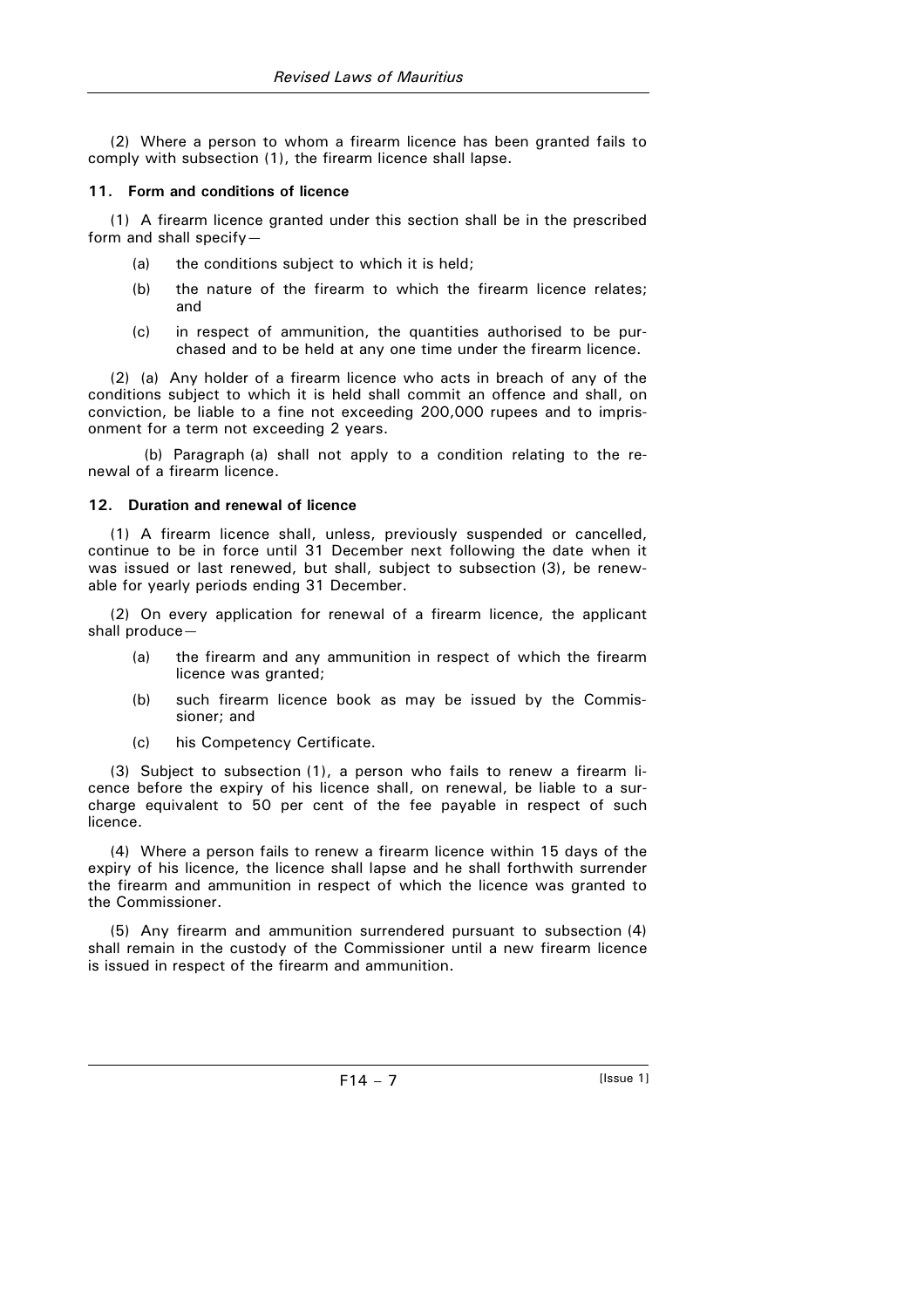(6) Any person who fails to produce his firearm and ammunition in compliance with subsection (4) shall commit an offence and shall, on conviction, be liable to a fine not exceeding 200,000 rupees and to imprisonment for a term not exceeding 2 years.

(7) Where any firearm or ammunition surrendered under subsection (4) has remained unclaimed for a period of 3 years from the date of expiry of the licence, the firearm shall become the property of the State and be disposed of in such manner as the Commissioner deems fit.

#### **13. Variation of conditions of licence**

(1) The Commissioner may, by notice in writing, vary the conditions subject to which a firearm licence is held, except such conditions as are prescribed, and may, by notice, require the firearm licensee to surrender the licence to him, within 8 days from the date of the notice, for the purpose of amending the conditions specified in it.

(2) Any holder of a firearm licence who fails to comply with a notice under subsection (1) shall commit an offence and shall, on conviction, be liable to a fine not exceeding 50,000 rupees.

(3) A firearm licence may, on the application of the licensee, be varied by the Commissioner.

#### **14. Cancellation or refusal to renew licence**

(1) Subject to subsection (6), the Commissioner may cancel, or refuse to renew, a firearm licence—

- (a) where in his opinion, the person to whom a firearm licence has been granted—
	- (i) had no sufficiently good reason at the time of his application for the grant of a firearm licence, to purchase, acquire or have in his possession the firearm in respect of which such firearm licence has been granted; or
	- (ii) has, since the issue of the licence, for any of the reasons specified in section 6 (2), ceased to be a fit and proper person to be allowed to continue being in possession of the firearm in respect of which such firearm licence has been granted;
- (b) where he has reason to believe that the firearm licensee is of intemperate habits or is otherwise unfit to purchase, acquire or have in his possession a firearm;
- (c) where he considers it necessary to do so for the maintenance of public safety or public order.

(2) In the case provided for in subsection (1) (b) or (c), the Commissioner may, instead of cancelling the licence, suspend such firearm licence for such period not exceeding one year as he thinks fit.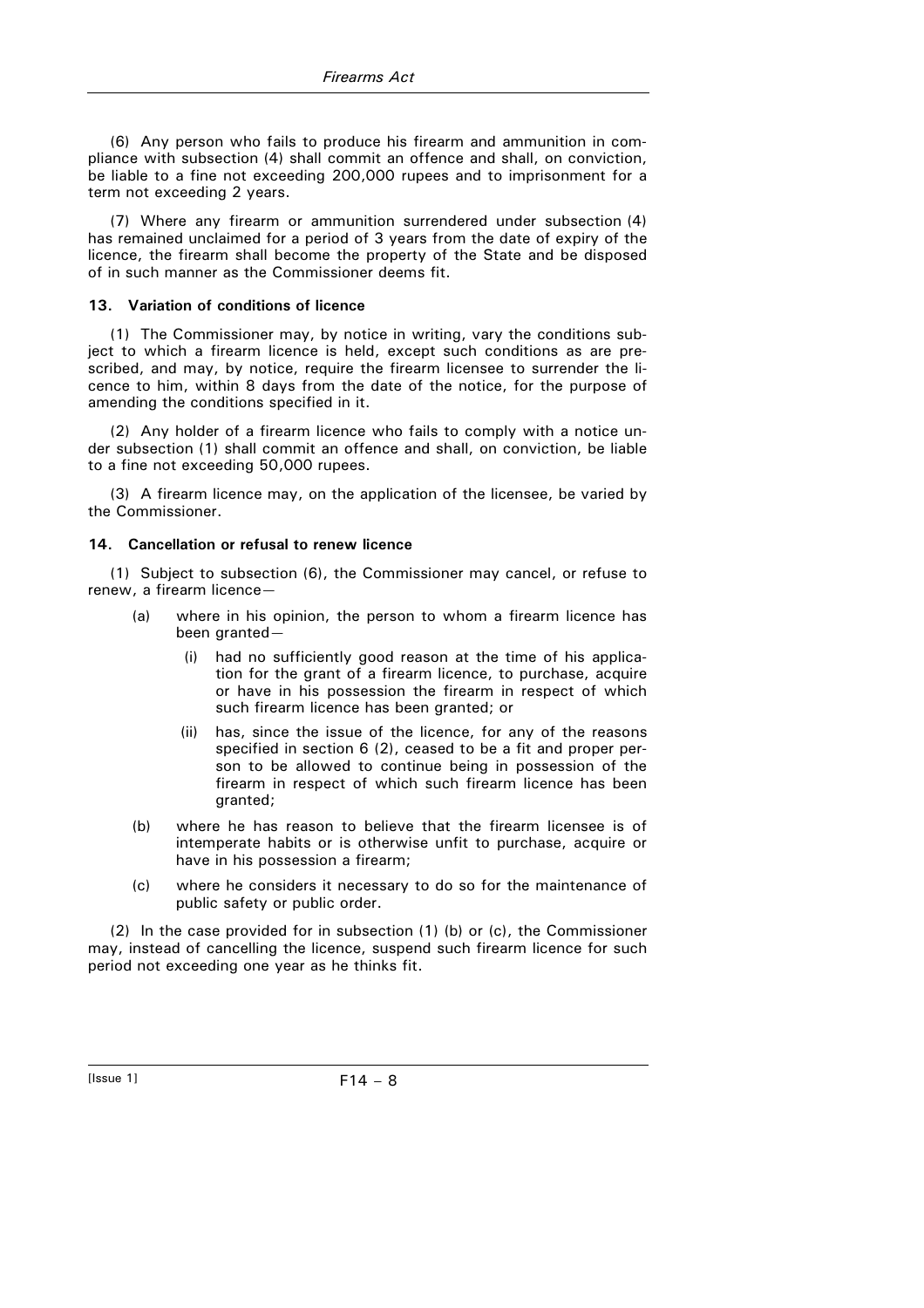(3) (a) Where a firearm licence is cancelled or suspended under this section, the Commissioner shall by notice in writing inform the firearm licensee of such cancellation or suspension.

(b) The firearm licensee shall, within 48 hours of receipt of such notice, surrender to the Commissioner or such other police officer as the Commissioner may direct, the firearm licence and the firearm and ammunition in respect of which the licence has been granted.

(4) Where the owner of such firearm and ammunition does not, within 3 years from the date of cancellation of the firearm licence or from the date of expiry of the period of suspension of such firearm licence, as the case may be, apply for its return and produce a firearm licence authorising him or some other person to be in possession of the firearm and ammunition, such firearm and ammunition shall become the property of the State and be disposed of in such manner as the Commissioner thinks fit.

(5) Subsections (3) and (4) shall apply where the renewal of a firearm licence is refused under this section in the same manner as it applies to a cancellation of a licence.

(6) Before cancelling or refusing to renew a firearm licence, the Commissioner shall, by notice, require, within such reasonable time as he may fix, the firearm licensee to show cause why his licence ought not to be cancelled, suspended, or renewed.

#### **15. Private security service provider**

(1) Every firearm licence granted to a private security service provider shall be subject to such conditions as the Commissioner thinks fit, which shall include—

- (a) a requirement that every security guard in the employment of the firearm licensee to whom it is intended to give possession of a firearm and ammunition for the purpose of carrying and using the firearm or ammunition, holds the appropriate employee permit under this Act;
- (b) the type of firearm that may be used by the firearm licensee in the course of his duties;
- (c) a condition as to whether the firearm licensee may issue the firearm to a security guard for the purposes set out at paragraph (a);
- (d) the surrender of the firearm and ammunition immediately upon cessation of business, suspension or cancellation of the firearm licence.

(2) The Commissioner may direct any private security service provider to provide and maintain—

 (a) such armouries or other storage facility for firearms, ammunition, and other related equipment, to be kept safe;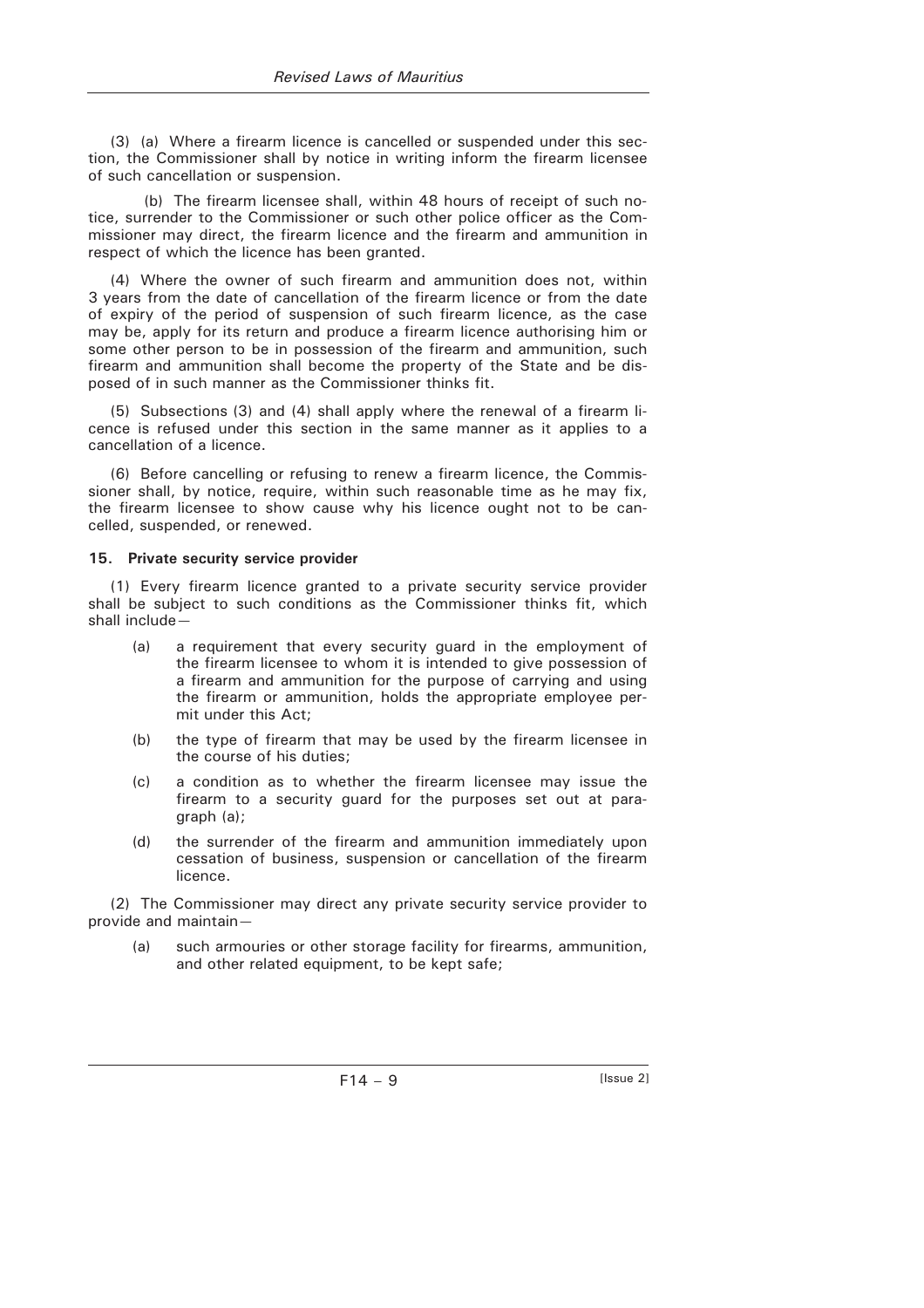(b) a register of all firearms and ammunition in his possession containing such information as may be prescribed.

#### **15A. Prohibited possession and use of firearms**

Notwithstanding section 15 or any other enactment, no security guard on duty at the premises of—

- (a) a nightclub, discotheque, private club, restaurant, café, pub or bar; or
- (b) any licensee under the Gambling Regulatory Authority Act,

shall hold, use or possess a firearm.

[S. 15A inserted by s. 7A (b) of Act 2 of 2008 w.e.f. 1 July 2008.]

#### **16. Game licence**

(1) An application for a game licence referred to in section 19 of the Wildlife and National Parks Act shall be made in the prescribed form, accompanied by the relevant Competency Certificate, to the Commissioner.

(2) The Commissioner may require from the applicant such additional information as he thinks fit.

(3) After considering the application, the Commissioner may grant the application, subject to such conditions as he may impose, or refuse it.

(4) Where an application has been granted under subsection (3), the Commissioner may issue a game licence upon payment of the fee specified in the Second Schedule.

#### **17. Hunting and game shooting organisations**

The Minister may make regulations in respect of hunting associations or game shooting organisations providing for—

- (a) their registration with the Commissioner:
- (b) keeping by such associations or organisations of a register which shall contain such information as may be prescribed;
- (c) submission of an annual report to the Commissioner containing such information as may be prescribed.

### **18. Temporary licence for non-citizens**

(1) Notwithstanding section 4 (1), the Commissioner may issue a temporary game licence for a period not exceeding 3 months to any non-citizen on the application of the non-citizen in the prescribed form, accompanied by a statement under oath of the Chairperson, or any other person responsible for the management of a hunting association or sports-shooting organisation, registered in Mauritius that the applicant—

- (a) is engaged in hunting or sport-shooting with dedication;
- (b) is a registered member and an invitee of the association, or organisation, as the case may be.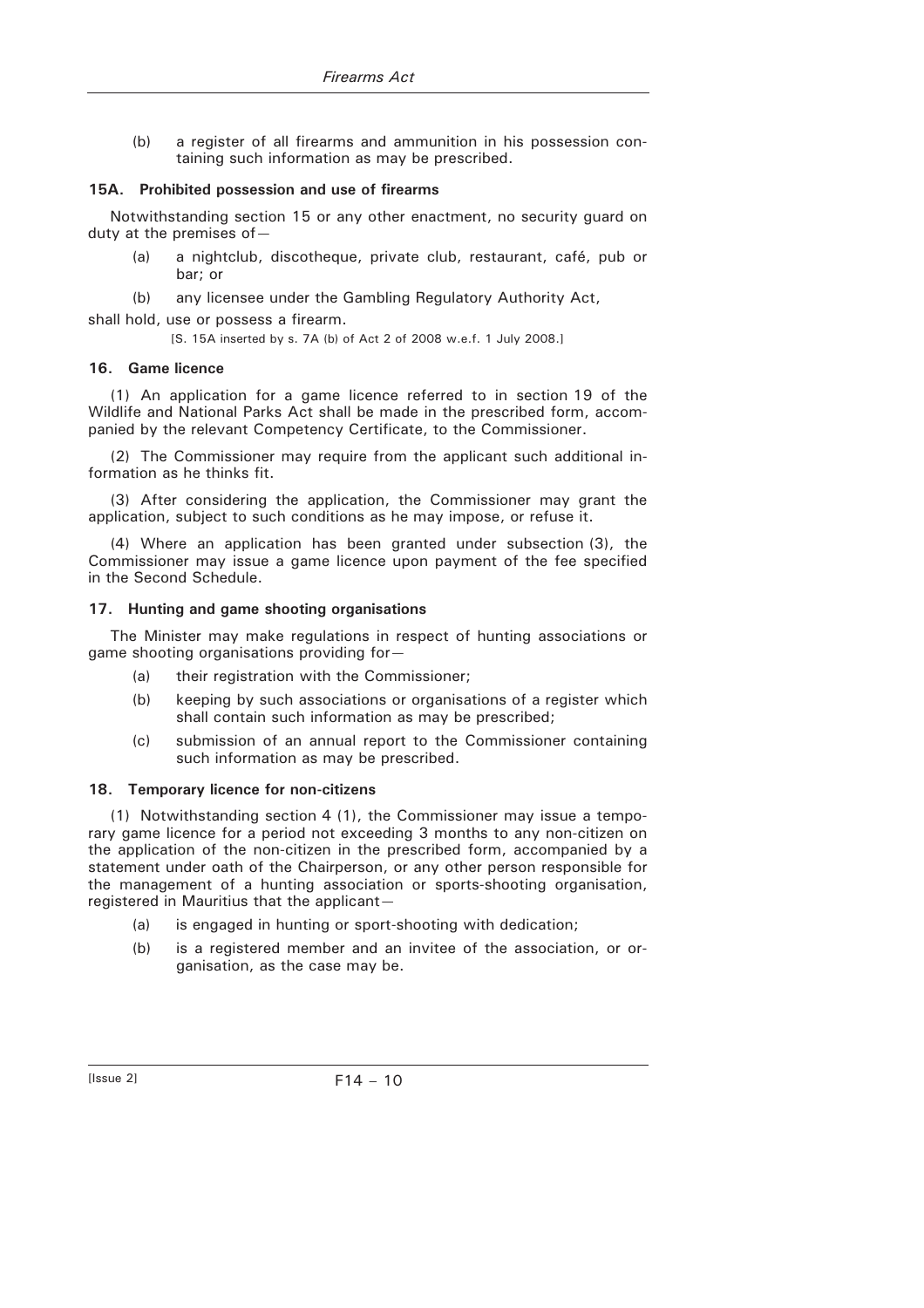(2) For the purposes of hunting game under a temporary game licence issued under subsection (1), and notwithstanding section 20, the Commissioner may, subject to such conditions as he may impose, authorise a noncitizen to bring his firearm into Mauritius.

### **19. Replacement of licences**

Where a firearm licence or game licence has been destroyed, defaced or lost, the person to whom it was granted may report the fact to the Commissioner, and where the Commissioner is satisfied that the licence has been destroyed, defaced or lost, he shall grant to the person a duplicate in the prescribed form against payment of the fee specified in the Second Schedule.

*continued on page* F14 – 11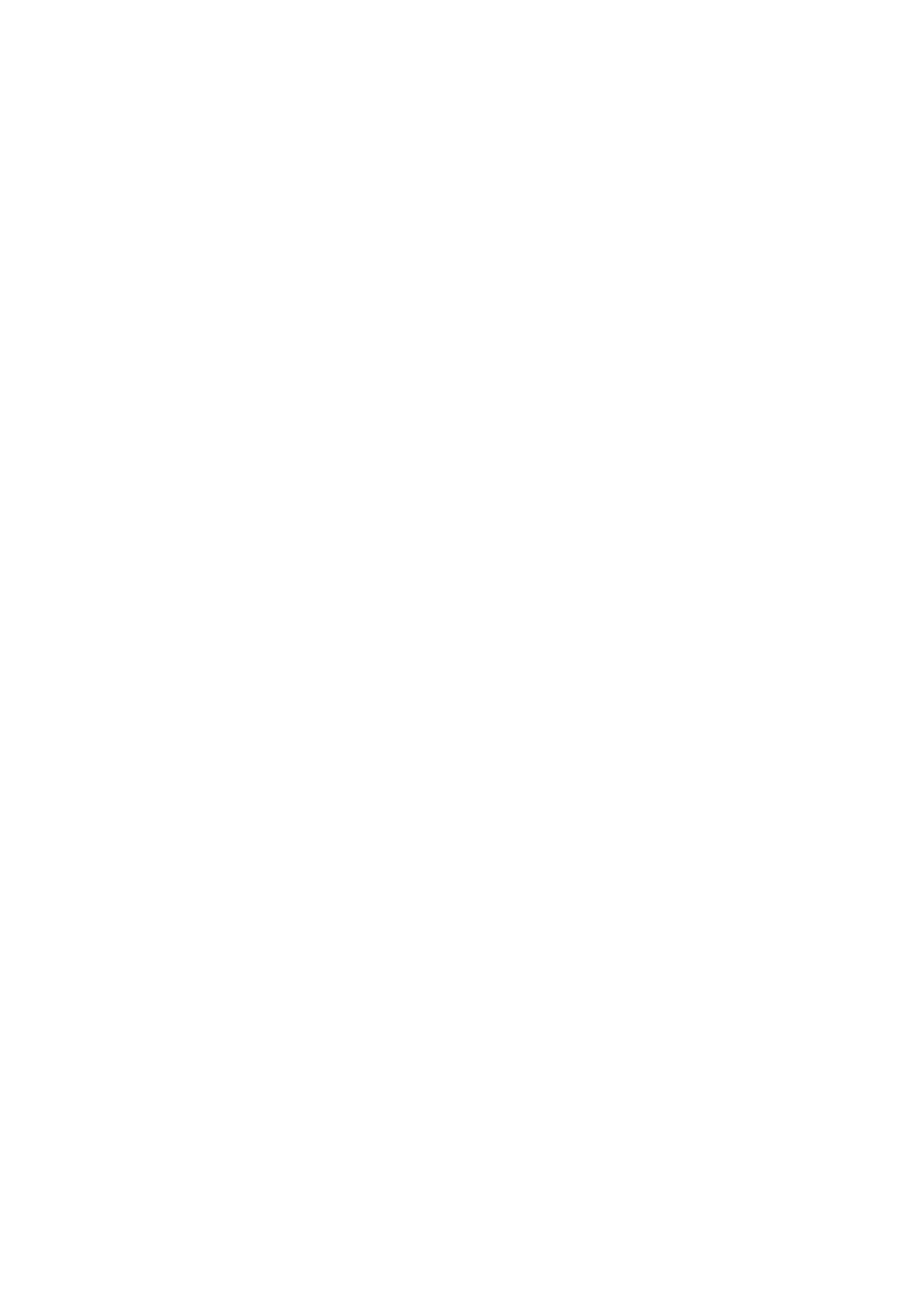### **20. Import licence**

(1) Notwithstanding the Freeport Act, any person who wishes to import any firearm or ammunition into Mauritius may do so only under the authority of an import permit.

(2) Every application for an import licence shall be made—

- (a) in the prescribed form; and
- (b) prior to importation.
- (3) An import licence shall be issued—
	- (a) subject to such conditions as may be prescribed or imposed by the Commissioner; and
	- (b) on payment to the Commissioner of the fee specified in the Second Schedule.

### **21. Export licence**

(1) No person shall export a firearm or ammunition, unless he holds an export permit.

(2) Every application for an export licence shall be made—

- (a) in the prescribed form; and
- (b) prior to export.

(3) The Commissioner shall not issue an export permit unless the firearm licensee—

- (a) intends to hunt in a foreign country where he has been invited; or
- (b) is sending the firearm to the manufacturer of the country of origin for repairs.

(4) No export permit shall be granted to a non-citizen for the export of a new firearm.

(5) An export permit shall be issued—

- (a) subject to such conditions as the Commissioner may impose or as may be prescribed; and
- (b) on payment to the Commissioner of the fee specified in the Second Schedule.

### **22. Safekeeping of firearms and ammunition**

(1) The Commissioner shall provide a safekeeping service for firearms and ammunition belonging to private parties.

(2) There shall be paid for the safekeeping of firearms and ammunition at the Police Armoury such fees as are specified in the Second Schedule.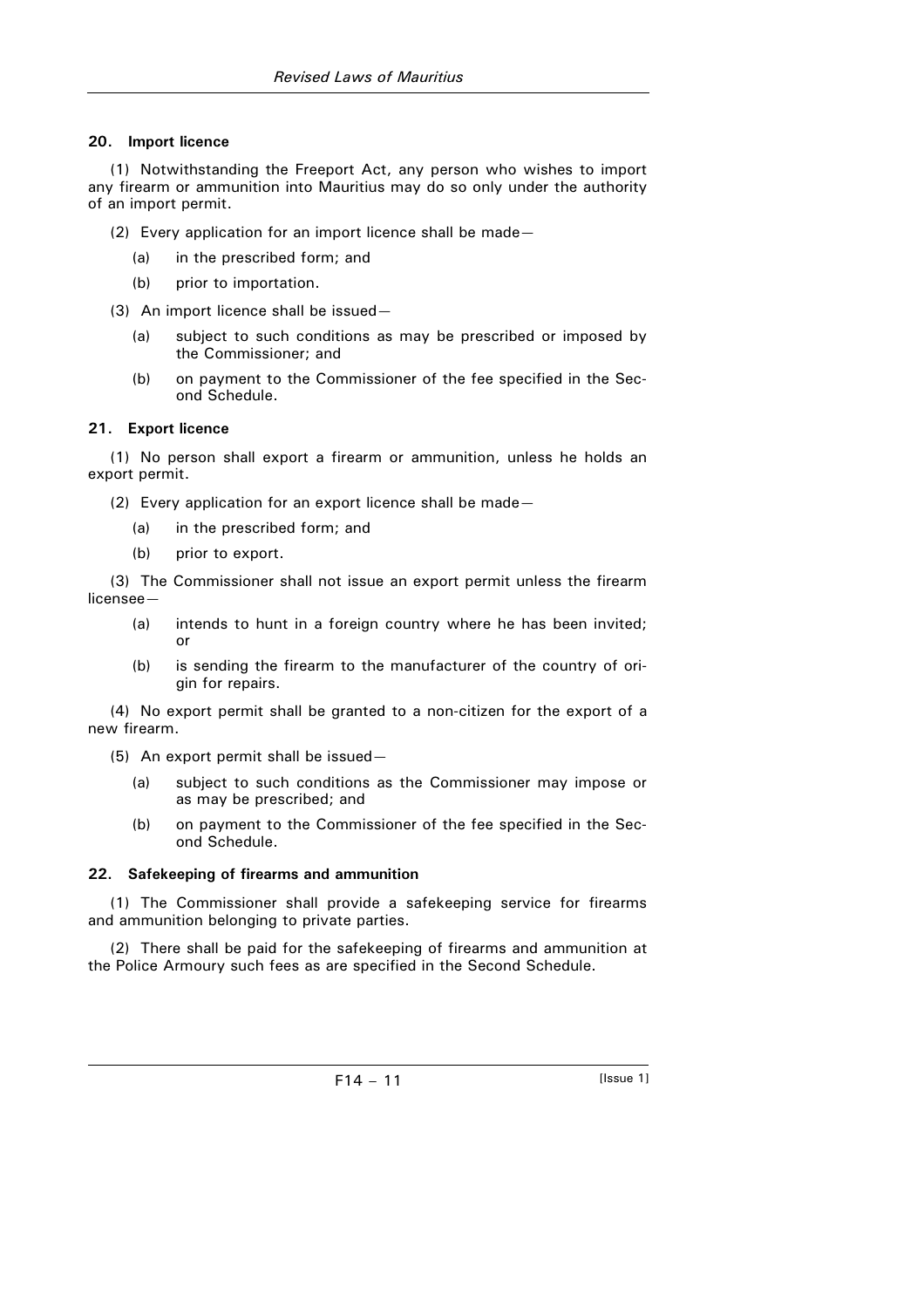## **23. Central Firearms Index**

- (1) The Commissioner shall set up and maintain a Central Firearms Index.
- (2) The CFI shall be based at Police Headquarters.

(3) The Commissioner shall designate a Police Officer to be the CFI Officer.

(4) The CFI Officer shall maintain a register which shall be called the Central Firearm Register.

(5) The Central Firearm Register shall consist of—

- (a) the Central Firearm Database;
- (b) the Central Dealers Database:
- (c) the Central Game Database;
- (d) the Central Gunsmiths Database;
- (e) the Central Importers/Exporters Database;
- (f) the Government Departments Database;
- (g) the Hunting and Gameshooting Database.

(6) Every database specified in subsection (5) shall contain in respect of each category of persons a record of—

- (a) every firearm and ammunition in the firearm licensee's possession;
- (b) any Competency Certificate, licence, renewal of licence issued or the cancellation of any certificate or licence;
- (c) any application for a Competency Certificate, licence, or renewal which has been refused;
- (d) every transfer of a firearm or ammunition;
- (e) any import or export of a firearm or ammunition;
- (f) any loss, recovery, theft or destruction of any firearm or ammunition.

### **24. Weapons which discharge noxious materials**

(1) No person shall, without the authority of the Commissioner, manufacture, sell, transfer, purchase, acquire or have in his possession any weapon, designed or adapted for the discharge of any noxious liquid, gas, or other thing, or any ammunition containing, or designed or adapted to contain, any such noxious thing.

(2) Any authority granted by the Commissioner shall be subject to such conditions as he may impose, including—

 (a) the number of weapons that an individual may have in his possession at any one time;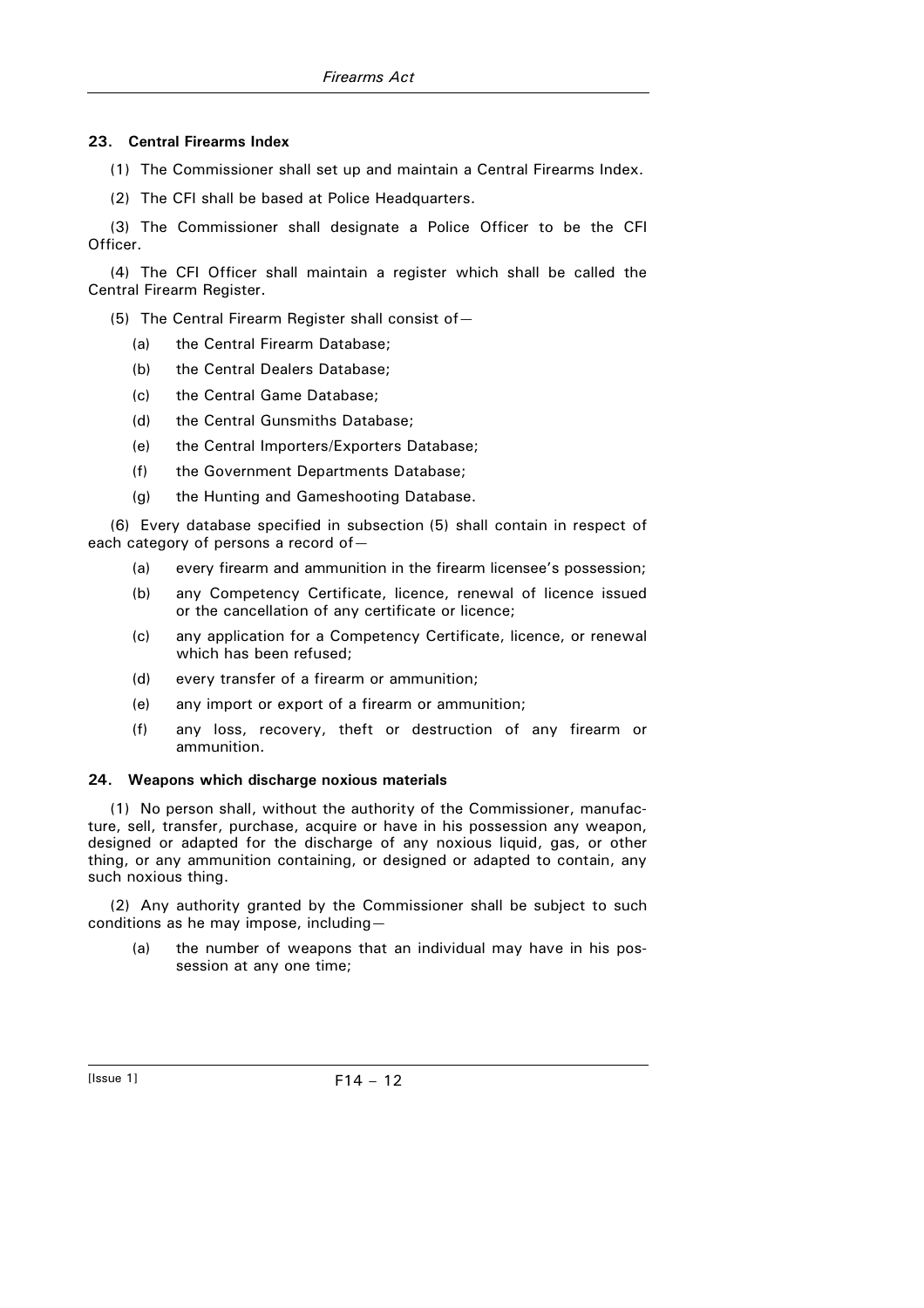(b) the surrender of weapons whose mark or stamp referred to in subsection (3) has been defaced, altered or erased.

(3) The Commissioner may direct that any weapon referred to in subsection (1) and authorised by him be marked or stamped in such manner as he deems fit.

### **25. Dealers and gunsmiths to register**

(1) No person shall, by way of trade or business—

- (a) manufacture, sell, transfer, repair, test or prove; or
- (b) expose for sale or transfer, or have in his possession for sale, transfer, repair, test or proof,

any firearm or ammunition unless he is registered as a dealer in firearms.

- (2) No person shall—
	- (a) repair, test or prove;
	- (b) have in his possession for repairs, test or proof,

any firearm or ammunition, as the case may be, unless he is registered as a gunsmith.

#### **26. Registration of dealers and gunsmiths**

(1) (a) For the purposes of this Act, the Commissioner shall keep in the prescribed form—

- (i) a register of dealers in firearms; and
- (ii) a register of gunsmiths,

and, subject to this section, shall enter in the registers the name of any person who applies to be registered as a dealer in firearms, or gunsmith as the case may be, and furnishes to him the relevant Competency Certificate and all the prescribed particulars.

(b) The Commissioner shall issue to any person who is registered under paragraph (a) a certificate of registration.

(2) Where the Commissioner is satisfied that an applicant as dealer in firearms or gunsmith cannot be permitted to carry on business as such without danger to the public safety or to the public order, he may refuse to register such applicant.

(3) Where the Commissioner, after giving reasonable opportunity to make representations to a person whose name is on the register, is satisfied that such person—

- (a) is no longer carrying on business as a dealer in firearms or gunsmith;
- (b) has ceased to have a place of business; or
- (c) cannot be allowed to continue to carry on business as a dealer in firearms without danger to the public safety or to public order,

he shall cause the name of such person to be removed from the register.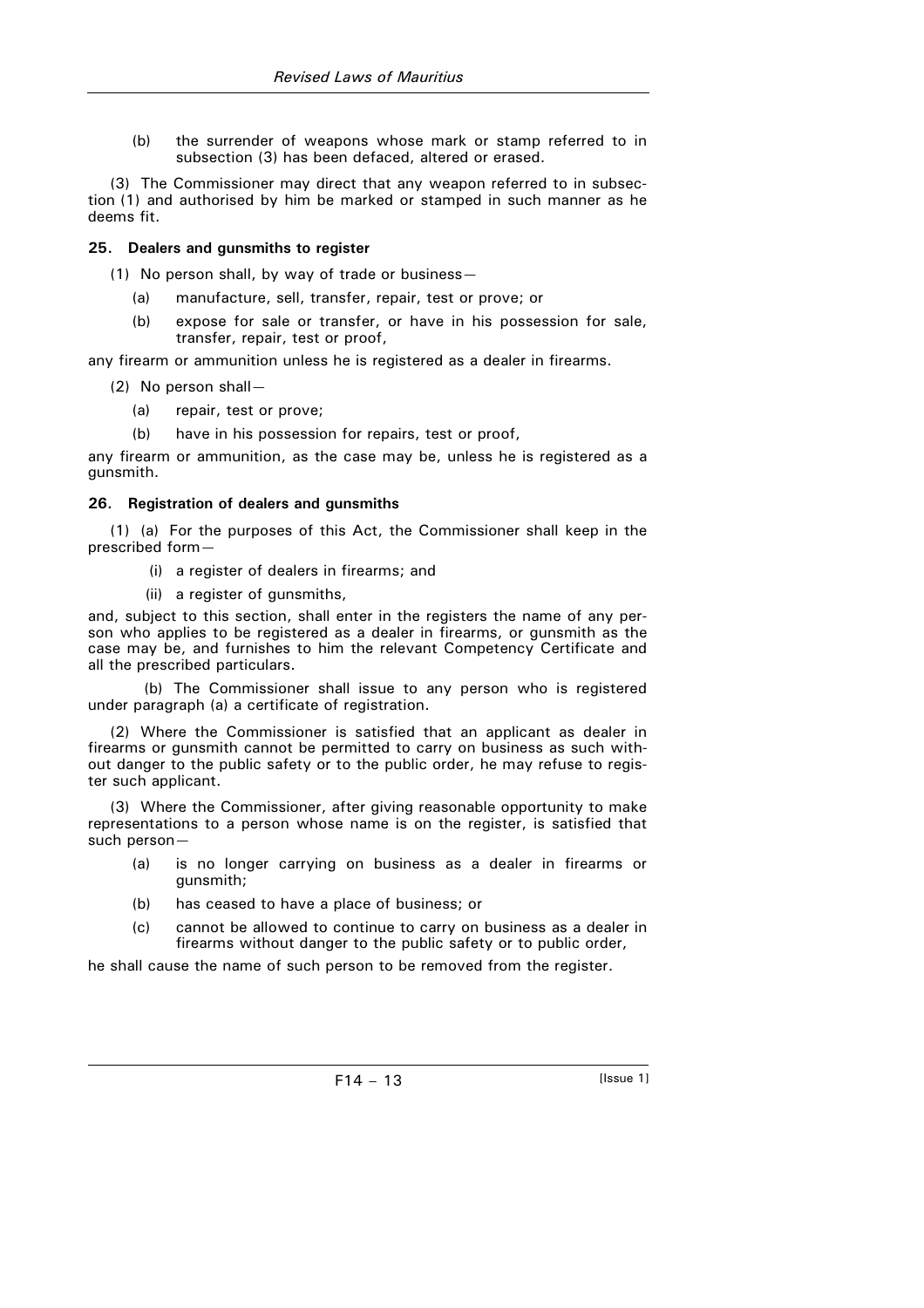(4) (a) Where the Commissioner causes the name of any dealer in firearms or gunsmith to be removed from the register, he shall, by notice in writing, require the dealer or gunsmith to surrender his certificate of registration.

(b) Where the dealer or gunsmith fails to comply with the notice referred to in paragraph (a) within 8 days of its receipt, he shall commit an offence and shall, on conviction, be liable to a fine not exceeding 50,000 rupees.

(5) Where an appeal under section 29 is brought against the removal of a registration, subsection (4) shall not apply to that removal unless the appeal is abandoned or dismissed and shall in that case have effect as if for the reference to the date of receipt of the notice referred to in subsection (4) there were substituted a reference to the date on which the appeal was abandoned or dismissed.

(6) Where a registered dealer in firearms or gunsmith is convicted of an offence under this Act, the Court may order—

- (a) that the name of the registered dealer in firearms or gunsmith be removed from the register and that he be prohibited from any subsequent registration;
- (b) that neither the dealer nor the gunsmith nor any person who acquires the business of that dealer or gunsmith, nor any person who took part in the management of the business and who knowingly was a party to the offence, shall be registered as a dealer in firearms or gunsmith;
- (c) that any person who, after the date of the order, knowingly employs in the management of his business such dealer or gunsmith, or any person who was knowingly a party to the offence, shall not be registered as a dealer in firearms or gunsmith, or, if so registered, shall be liable to be removed from the register; and
- (d) that any stock in hand of the business shall be disposed of by sale or otherwise in accordance with such directions as may be contained in the order.

(7) Any person aggrieved by an order made under subsection (6) may appeal against the order to the Supreme Court in the same manner as against the conviction, and the Court may, if it thinks fit, suspend the operation of the order pending the appeal.

### **27. Cessation of business**

Where a body corporate referred to in section 7 (2) or a person referred to in section 15 holds a firearm licence ceases to carry on business for any reason, the firearms and ammunition in possession of that person must be surrendered to the Commissioner together with the firearm licence and firearm licence book within 24 hours.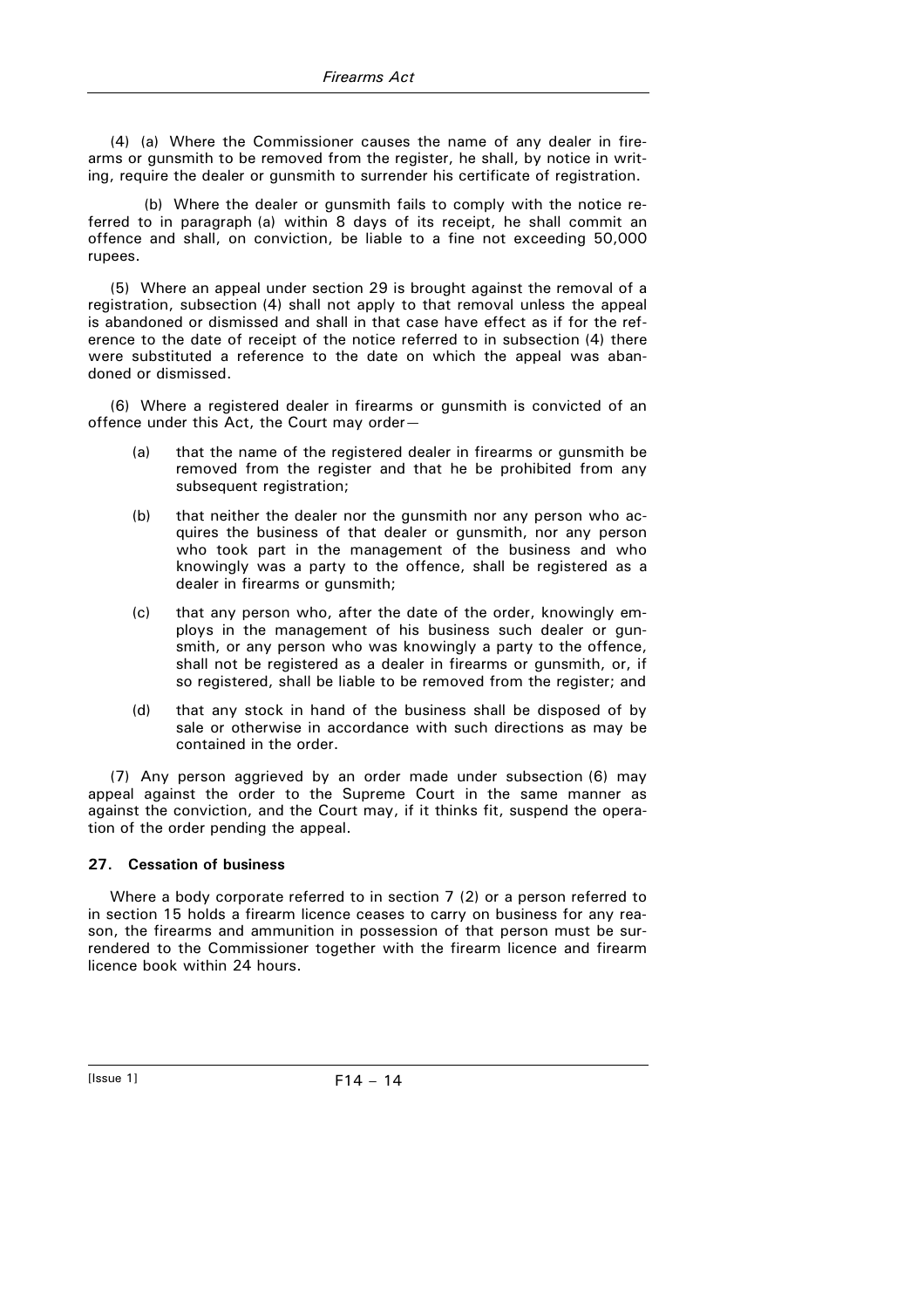### **28. Dealers and gunsmiths to keep registers**

(1) (a) Every registered dealer in firearms or gunsmith shall keep a register of his transactions in firearms and ammunition in the prescribed form.

(b) Such registers shall be supplied by the Commissioner on payment of a prescribed fee.

(2) Every entry shall be made forthwith after the transaction to which it relates.

(3) (a) Every dealer in firearms or gunsmith shall, on demand, allow any police officer not below the rank of Inspector of Police, duly authorised in writing in that behalf by the Commissioner, to enter and inspect all stock in hand, and shall on request by such police officer produce for inspection the register referred to in subsection (1).

(b) The authority referred to in paragraph (a) shall be produced on demand.

(4) Where a dealer in firearms sells ammunition to a firearm licensee, he shall record, on the verso of the firearm licence held by the purchaser, the amount and type of ammunition sold and shall initial such entry.

(5) Every dealer in firearms or gunsmith shall, on or before the fifth day of each month, submit to the Commissioner a return in such form as may be prescribed showing the stock of firearms and ammunition held by him at the end of the preceding month.

(6) Every dealer in firearms or gunsmith who fails to comply with this section, or knowingly makes any false entry in the register required to be kept under subsection (1), shall commit an offence and shall, on conviction, be liable to a fine not exceeding 50,000 rupees and to imprisonment not exceeding 6 months.

### **29. Appeal to the Minister**

(1) Any person aggrieved by the refusal of the Commissioner—

- (a) to grant, renew or vary a firearm licence, or by the cancellation of, or refusal to renew, a firearm licence;
- (b) to register him as a dealer in firearms or gunsmith, or by the removal of his name from the register referred to in section 26,

may, within one month after the date on which he has received notice of the order or refusal, cancellation or removal by which he is aggrieved, appeal to the Minister whose decision shall be final.

(2) Any appeal against the Commissioner from his decision to cancel, or not to renew a firearm licence, or to vary a firearm licence or the removal of the name of a dealer or gunsmith from the register shall not operate as a stay of execution of the Commissioner's decision.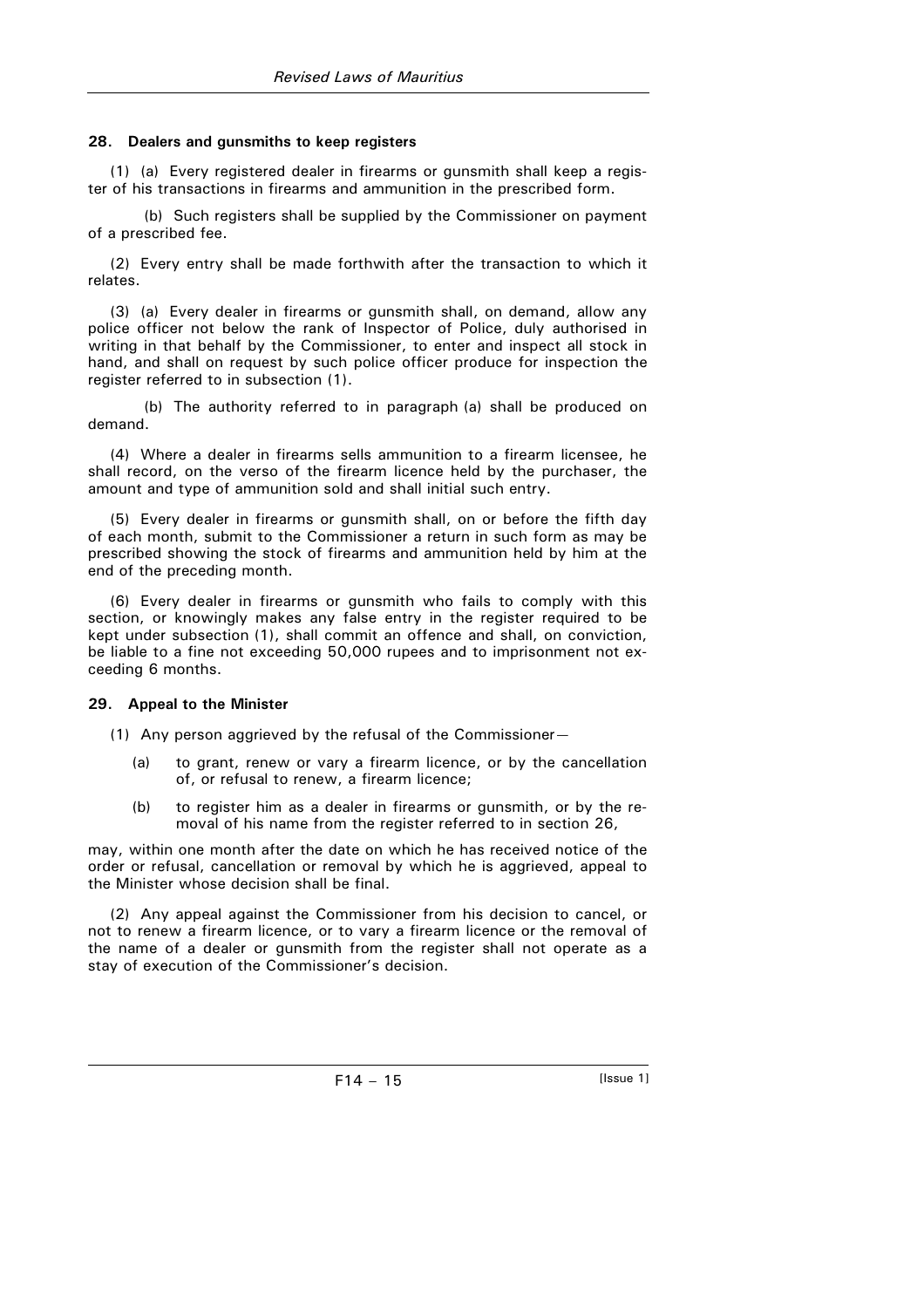#### **30. Transfers and repairs**

(1) (a) No person shall sell or transfer to any other person, other than a registered dealer in firearms, any firearm or ammunition, unless that other person produces a firearm licence authorising him to purchase or acquire it.

(b) This subsection shall not prevent a person parting with the possession of a firearm or ammunition, otherwise than in pursuance of a contract of sale or hire or by way of gift or loan, to a person who shows that he is by virtue of this Act entitled to have possession of the firearm or ammunition without holding such a licence.

(2) No person shall—

- (a) alter the mechanism of a firearm so as to enable the discharging of more than one shot with a single depression of the trigger;
- (b) alter the calibre of a firearm;
- (c) alter the barrel length of a firearm;
- (d) alter or remove the serial number or any other identifying mark of a firearm.

(3) No person shall sell or transfer any firearm or ammunition to, or repair, prove, or test any firearm or ammunition for, any other person whom he knows, or has reasonable ground for believing, to be under the influence of intoxicating liquor or a dangerous drug or is of unsound mind.

(4) (a) Subject to paragraphs (b) and (c), every person, other than a registered dealer in firearms or gunsmith, who intends to part with the possession of any firearm or ammunition by way of sale, letting on hire, pledge, gift, or loan for use, to any other person, shall, 15 days prior to such parting with possession, give to the Commissioner a notice of such parting with possession, stating his name and address and the name and address of that other person, the type and calibre of the firearm, the maker's name, the identification number or other distinguishing mark and the quantity of ammunition.

(b) The period of 15 days may be reduced to such shorter period as the Commissioner may approve according to the circumstances.

(c) This subsection shall not apply to members of the Police Force in the discharge of their duties.

### **31. Control during serious disturbances**

Where the President of the Republic of Mauritius has issued a Proclamation declaring that a state of public emergency exists, any person, who, while the Proclamation remains in force—

 (a) parts with the ownership or possession of any firearm or ammunition by way of sale, letting on hire, pledge, gift, loan for use, or in any other way to any other person;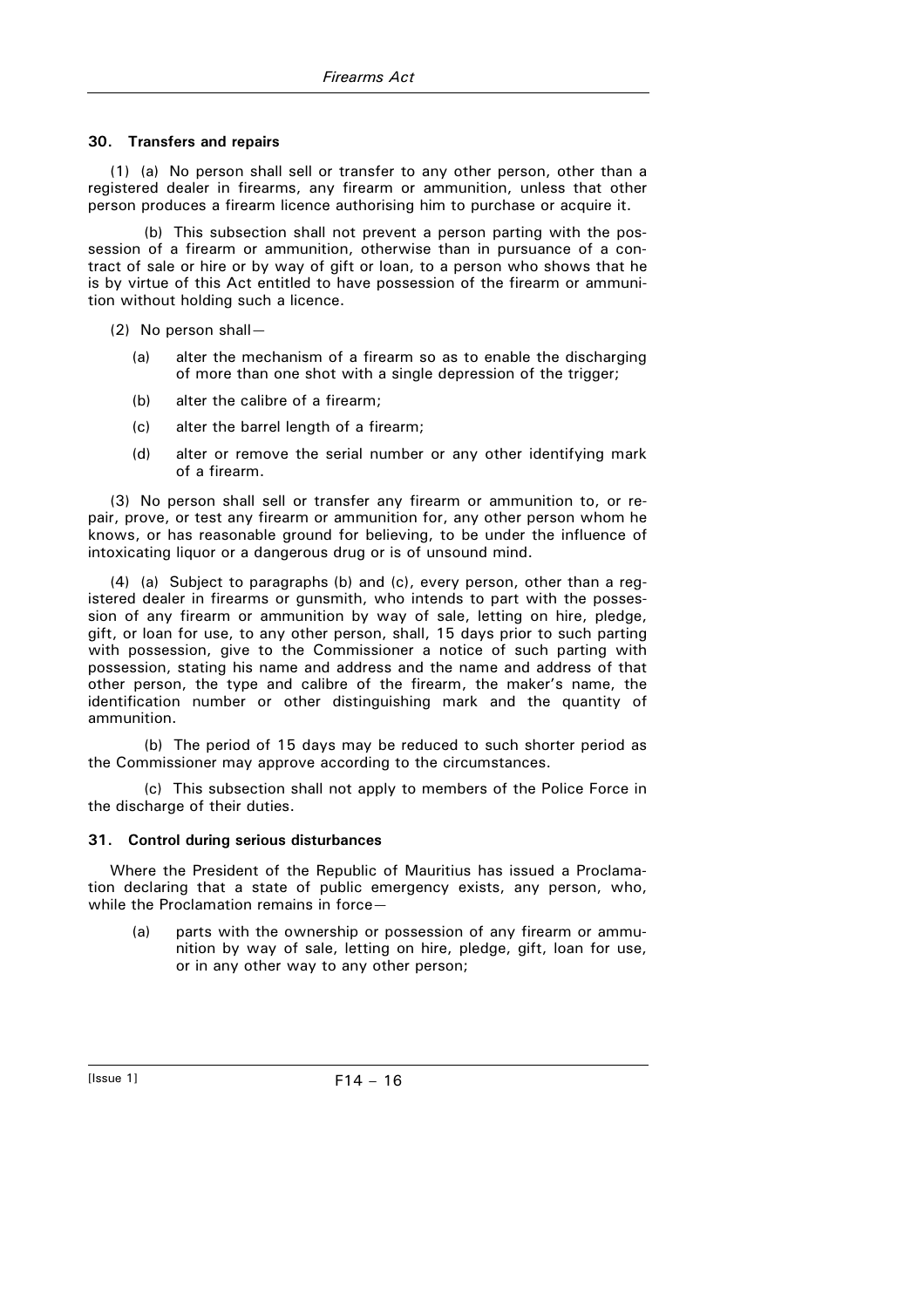(b) obtains ownership or possession of any firearm or ammunition, by way of purchase, hire, pledge, gift, loan for use, or in any other way,

shall commit an offence and shall, on conviction, be liable to a fine not exceeding 200,000 rupees and to imprisonment for a term not exceeding 15 years.

### **32. Prohibition of brokering activities**

(1) Notwithstanding the Brokers Act, no person shall act on behalf of another, whether in return for a fee, commission or other consideration, or not, to negotiate any contract or other arrangement in connection with any activities specified in subsection (2).

(2) The activities referred to in subsection (1) include manufacturing, exporting, importing, financing, mediating, purchasing, selling, transferring, transporting, freight-forwarding, supplying and delivering firearms, their parts or components or ammunition or any other act performed by a person, that lies outside the scope of his regular business activities and that directly facilitates the brokering activities.

#### **33. Pawn of firearm or ammunition prohibited**

No pawnbroker shall take any firearm or ammunition in pawn.

#### **34. Prohibition on person convicted of crime**

(1) A person who has been sentenced to penal servitude or to imprisonment for a term of 3 months or more for any crime shall not, at any time during a period not exceeding 5 years from the date of his release, have a firearm or ammunition in his possession.

- (2) No person who—
	- (a) is subject to the supervision of the Police;
	- (b) has been bound over to keep the peace and be of good behaviour under section 23 of the District and Intermediate Courts (Criminal Jurisdiction) Act;
	- (c) is subject to a recognisance to be of good behaviour, a condition of which is that he shall not possess, use or carry a firearm,

shall have a firearm or ammunition in his possession.

(3) No person shall sell or transfer a firearm or ammunition to, or repair, test or prove a firearm or ammunition for, any person whom he knows, or has reasonable ground for believing, to be a person prohibited by this section from having a firearm or ammunition in his possession.

### **35. Possession of firearm with intent**

Any person who has in his possession any firearm, imitation firearm or ammunition with intent to endanger life or cause serious injury to property or to commit an offence or to enable any other person to endanger life or cause serious injury to property or to commit an offence, shall whether any injury to person or property has been caused or not, commit an offence and shall, on conviction, be liable to penal servitude.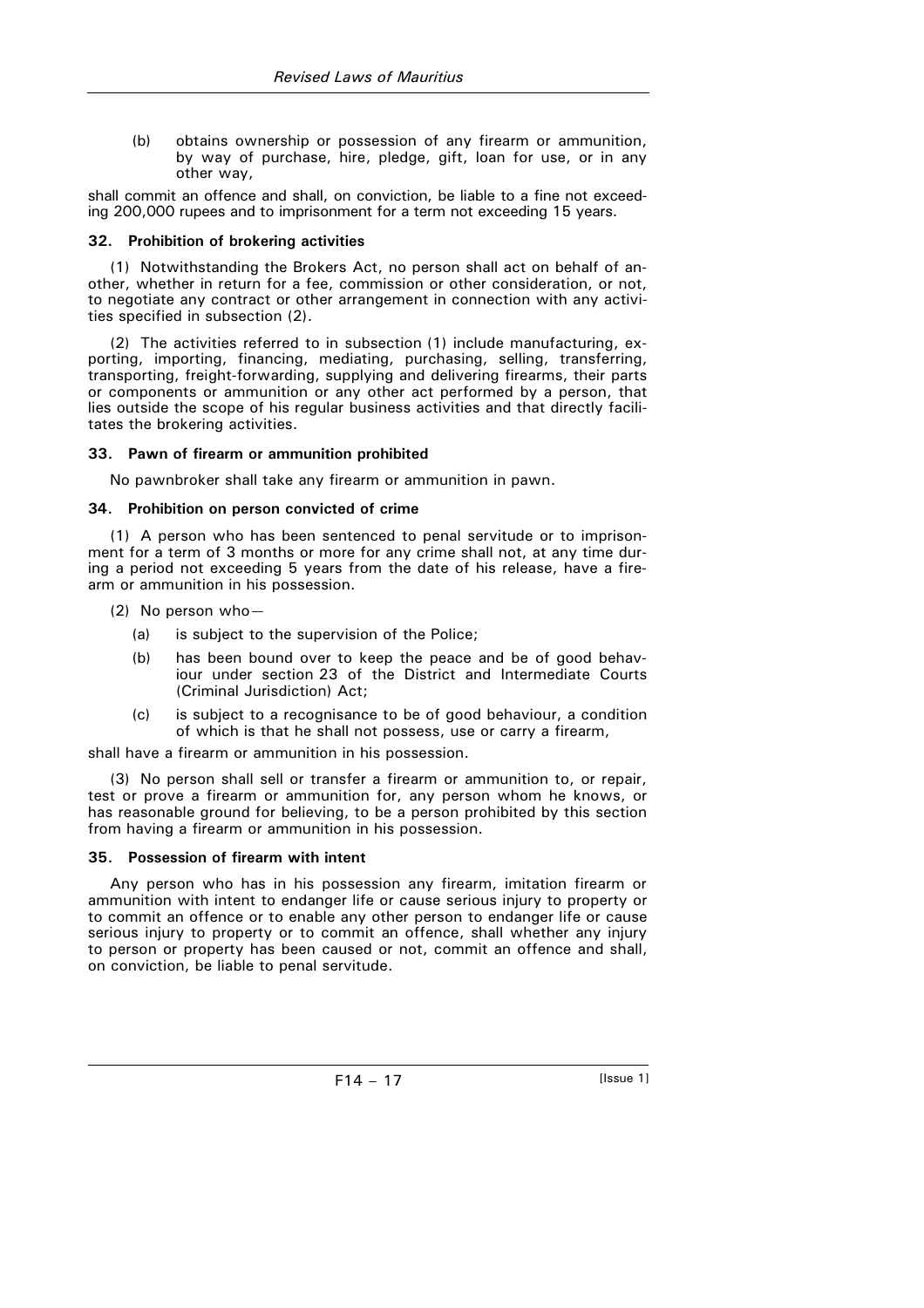#### **36. Trespassers in possession of firearm**

Any person who enters or is found in any building as a trespasser and has in his possession a firearm or imitation firearm, without reasonable excuse or justification, shall commit an offence and shall, on conviction, be liable to a fine not exceeding 100,000 rupees and to imprisonment for a term not exceeding 15 years.

#### **37. Use of firearms to intimidate**

(1) Any person who uses, displays, loads, aims or fires a firearm with intent to intimidate another person shall commit an offence and shall, on conviction, be liable to a fine not exceeding 100,000 rupees and imprisonment for a term not exceeding 15 years.

(2) It shall be a defence for any person prosecuted under subsection (1) to establish that he was acting in lawful defence of himself or of another person.

#### **38. Persons under the influence of alcohol or drugs**

(1) A person who handles, or uses, a firearm while under the influence of intoxicating liquor or a dangerous drug to such an extent as to be incapable of exercising effective control of the firearm shall commit an offence where—

- (a) a round is in the breech or chamber or the magazine of the firearm; or
- (b) the person is handling or is carrying with him ammunition that can be used in the firearm.

(2) A person who transfers possession of a firearm to a person who is under the influence of intoxicating liquor or a dangerous drug to such an extent as to be incapable of exercising effective control of the firearm shall commit an offence where—

- (a) a round is in the breech or chamber or the magazine of the firearm; or
- (b) the person to whom possession of the firearm has been transferred is handling or is carrying with him ammunition that can be used in the firearm.

(3) Without limiting subsection (1) or (2), a person is incapable of exercising effective control of a firearm where, owing to the influence of intoxicating liquor or a dangerous drug, the use of any mental or physical faculty of that person is lost or appreciably impaired.

(4) A person found guilty of an offence under subsection (1) or (2) shall be liable to a fine not exceeding 100,000 rupees and to imprisonment for a term not exceeding 5 years.

#### **39. Use of firearms to prevent arrest**

Any person who makes or attempts to make any use of a firearm or imitation firearm with intent to resist or prevent the lawful apprehension of his body, or detention, or of any other person, shall commit an offence and shall, on conviction, be liable to penal servitude.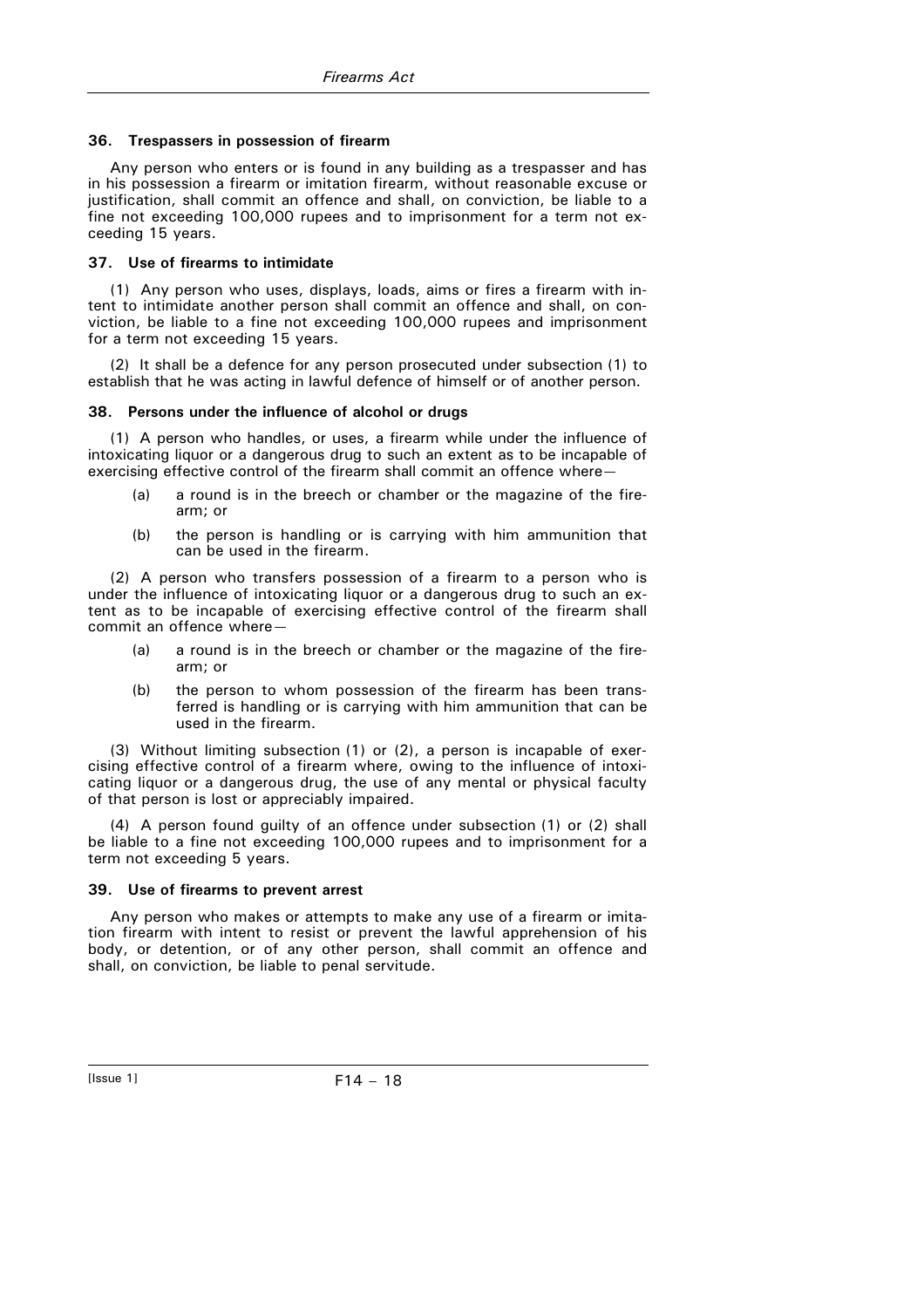### **40. Loss or theft of firearms**

(1) Where a firearm is lost by, or stolen from, a person in whose possession it was, such person shall, within 48 hours of its disappearance, report the loss or theft to the nearest police station.

(2) Any person who fails to report a loss or theft as required by subsection (1) shall commit an offence and shall, on conviction, be liable to a fine not exceeding 50,000 rupees.

(3) Where it is established that the firearm was lost or stolen as a result of negligence or recklessness of a firearm licensee or the person in whose possession the firearm was, the firearm licence relating to the firearm shall be cancelled, and the firearm licensee and person in whose possession the firearm was, whether he was the licensee or not, shall not be granted a firearm licence unless the Commissioner directs otherwise.

### **41. Powers of officers**

(1) Any police officer may demand from any person in possession of a firearm or ammunition the production of his firearm licence.

(2) Where any person to whom a demand is so made fails to produce the licence, or to allow such officers to read the licence, or to establish that he is entitled under this Act to have the firearm or ammunition in his possession without holding a licence, the officer may seize and detain the firearm or ammunition, and may require such person to give him his name and address.

(3) The police officer may arrest without a warrant any person who so refuses to declare his name and address, or whom such officers suspect of giving a false name and address, or of intending to abscond.

(4) Any person who refuses to declare his name and address or gives a false name and address to a police officer acting under this section shall commit an offence and shall, on conviction, be liable to a fine not exceeding 50,000 rupees.

### **42. Duty to give information**

(1) Any person carrying a firearm or ammunition shall, at the request of a police officer, declare his name and address and furnish full information regarding the purpose for which such firearm or ammunition is being carried.

(2) The police officer may arrest without a warrant any person who fails to comply with subsection (1).

(3) Any person who fails to comply with subsection (1) or who wilfully furnishes wrong information shall commit an offence and shall, on conviction, be liable to a fine not exceeding 50,000 rupees and to imprisonment for a term not exceeding 6 months.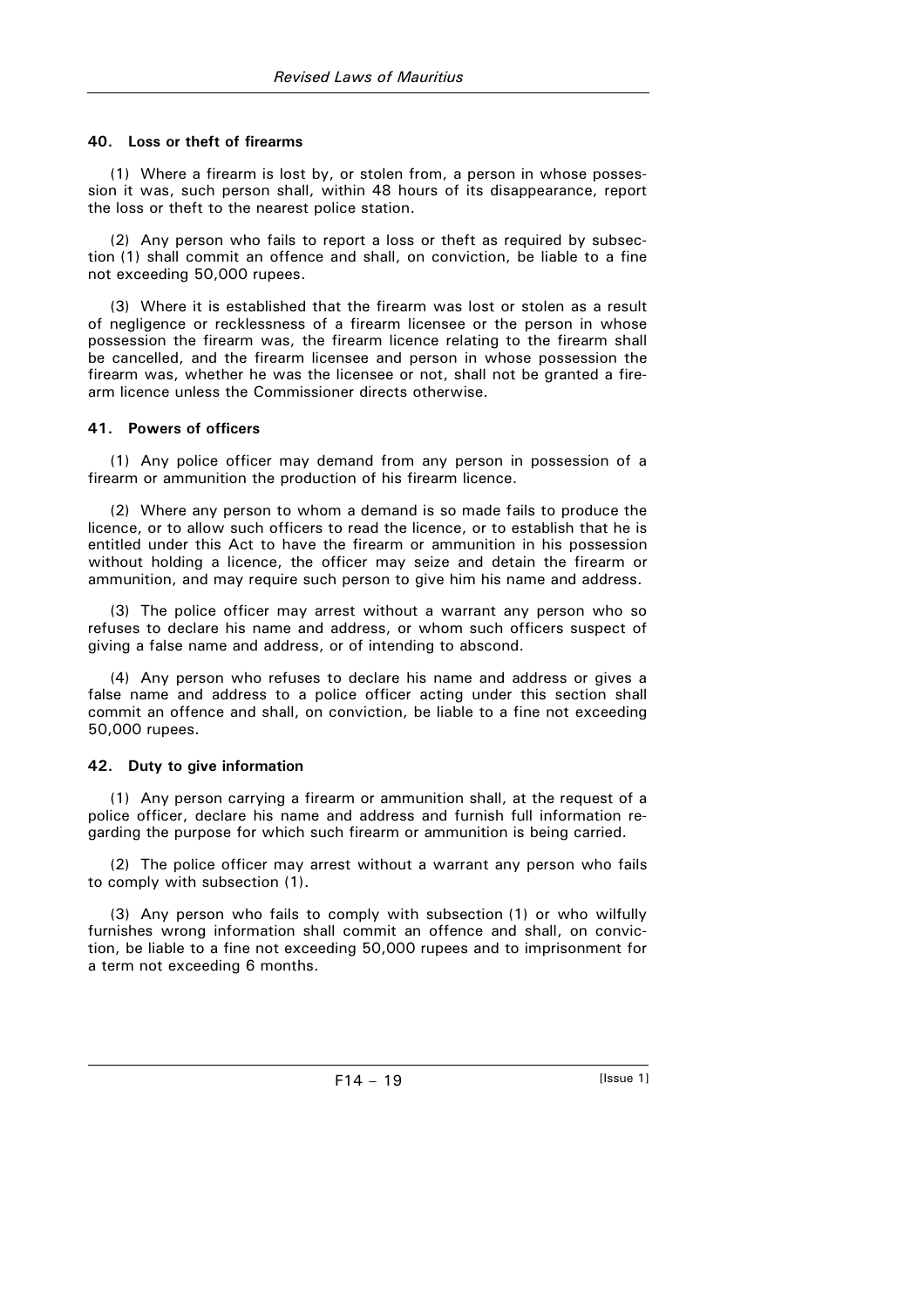### **43. Power to require production of firearm**

(1) The Commissioner may, by notice in the press or otherwise, request all persons in Mauritius or in a particular district or area in Mauritius who may have one or more firearms or ammunition in their possession to produce such firearm or firearms and ammunition to the police station nearest to their place of residence.

(2) Any person in possession of a firearm or ammunition who fails to comply with the request of the Commissioner under this section shall commit an offence and shall, on conviction, be liable to a fine not exceeding 50,000 rupees and to imprisonment for a term not exceeding 6 months.

# **44. Surrender of firearm**

(1) The Commissioner may, whenever he has reasonable ground to believe that—

- (a) the holder of a firearm licence, other than a dealer in firearms, leaves Mauritius frequently or intends to leave Mauritius for a period exceeding 3 months; and
- (b) any firearm or ammunition in his possession may not be kept in safe custody or such safe custody as the Commissioner thinks fit during the period of his absence from Mauritius,

request the holder of the licence—

- (i) to surrender the firearm and any ammunition to the Commissioner during the period of such absence; or
- (ii) to give to the Commissioner such information as he may require regarding the safe custody of the firearm and any ammunition.

(2) Any person who fails to comply with a request of the Commissioner made under subsection (1) shall commit an offence and shall, on conviction, be liable to pay a fine not exceeding 50,000 rupees.

### **45. Search and seizure**

(1) Where a Magistrate is satisfied upon information on oath that there is reasonable ground for suspecting that an offence under this Act has been, is being or is about to be committed, he may grant a search warrant authorising any police officer—

- (a) to enter at any time any premises or place named in the warrant, and, if necessary by force, and to search the premises or place and every person found there;
- (b) to seize and detain any firearm or ammunition which he may find on the premises or place, or on any person, in respect of which or whom or in connection with which or whom he has reasonable grounds for suspecting that an offence under this Act has been, is being, or is about to be committed; and
- (c) where the premises are those of a registered dealer in firearms, to examine any books relating to the business.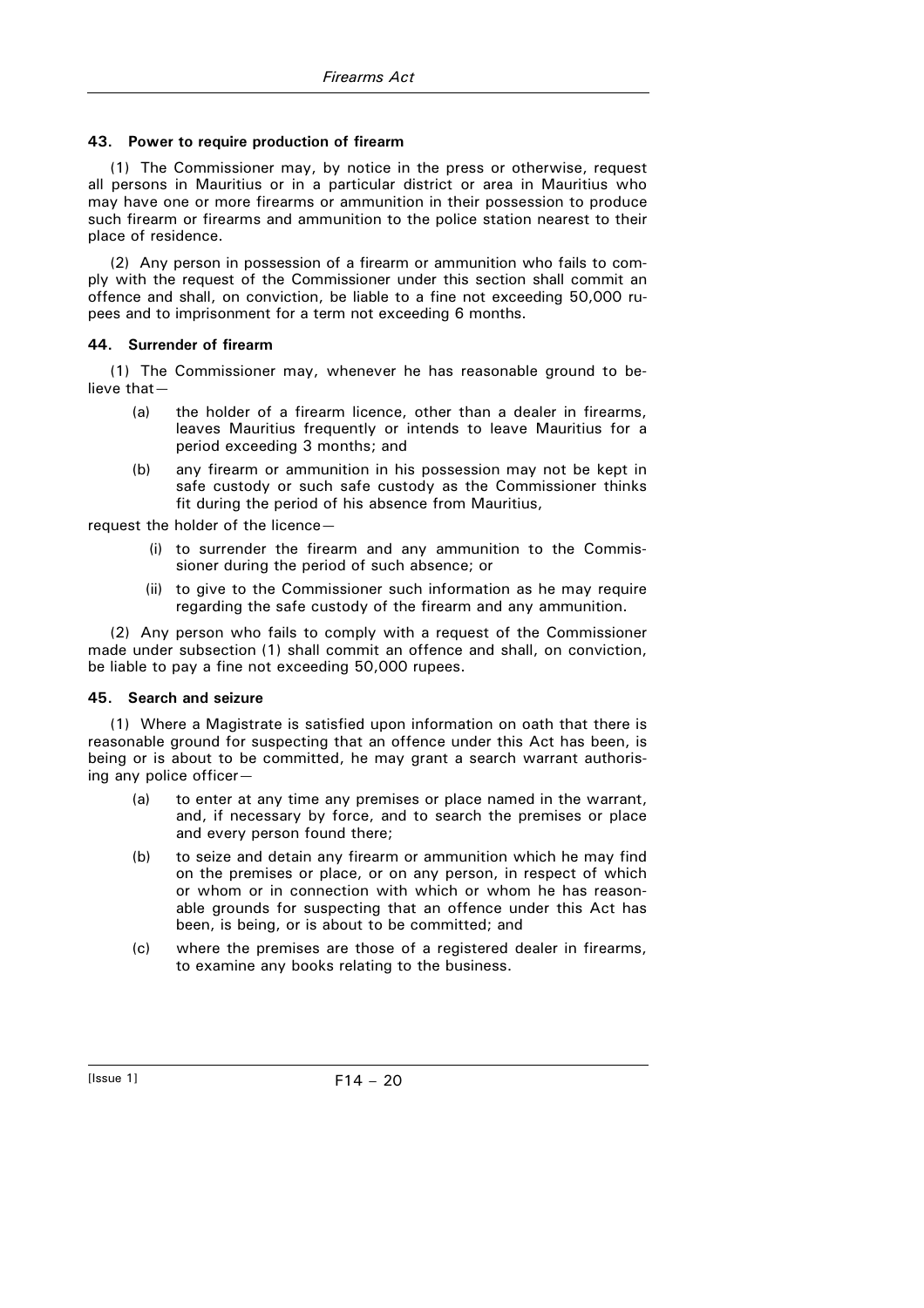(2) The police officer making the search may arrest without warrant any person found on the premises whom he has reason to believe has committed an offence under this Act.

### **46. Other offences and penalties**

- (1) Any person who contravenes—
	- (a) section 3, 4 (1), (2) and (3), 20 (1), 21 (1), 24 (1) or 25 (1) and (2) shall commit an offence and shall, on conviction, be liable to a fine not exceeding 200,000 rupees and to imprisonment for a term not exceeding 15 years;
	- (b) section 4 (5), 5 (3), 7 (3), 14 (3) (b), 27, 30, 32 (1), 33 or 34 shall commit an offence and shall, on conviction, be liable to a fine not exceeding 100,000 rupees and to imprisonment for a term not exceeding 2 years,

and the firearm and ammunition in respect of which the offence was committed shall be liable to forfeiture.

- (2) Any person who—
	- (a) for the purpose of procuring, whether for himself or any other person, the grant of a firearm licence or import licence, export licence or permit under this Act or the registration of himself or any other person as a dealer in firearms or gunsmith, makes any statement which he knows to be false;
	- (b) with a view to purchasing, acquiring or procuring the repair, test or proof of a firearm or ammunition produces a false firearm licence or a firearm licence in which a false entry has been made; or
	- (c) personates a person to whom a firearm licence has been granted,

shall commit an offence, and, shall be liable, on conviction, to a fine not exceeding 50,000 rupees and to imprisonment for a term not exceeding 12 months.

### **47. Powers of Courts**

(1) Where any person—

- (a) is convicted of an offence under this Act, or is convicted of any crime for which he is sentenced to penal servitude or imprisonment, or is convicted of an offence under any enactment specified in the Third Schedule; or
- (b) has been ordered to be subject to police supervision, or has been bound over to keep peace and be of good behaviour under section 23 of the District and Intermediate Courts (Criminal Jurisdiction) Act, or has been ordered to enter into a recognisance to be of good behaviour, a condition of which is that the offender shall not possess, use or carry a firearm,

the Court before which he is convicted, or bound over, or by which the order is made, may make such order as to the forfeiture or disposal of any firearm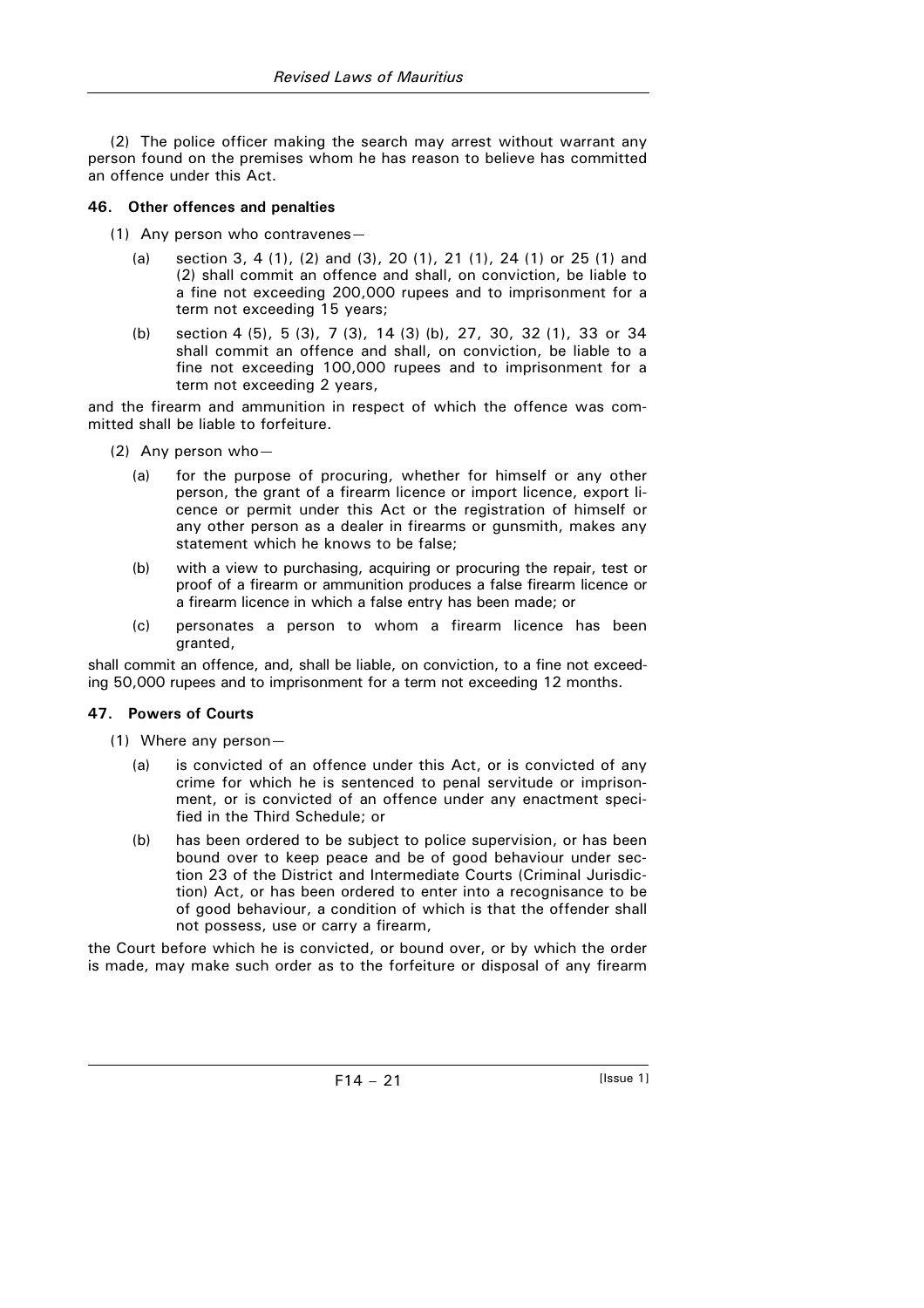or ammunition found in his possession as the Court thinks fit, and may cancel any firearm licence held by the person convicted, or bound over, or against whom the order is made.

- (2) Where the Court cancels a firearm licence under this section—
	- (a) the Court shall cause notice of its order to be sent to the Commissioner;
	- (b) the Commissioner shall by notice in writing require the firearm licensee to surrender his licence; and
	- (c) where the firearm licensee fails to surrender the licence within 8 days from the date of the notice under paragraph (b), he shall commit an offence and shall, on conviction, be liable to a fine not exceeding 5,000 rupees.

(3) A Magistrate may, on the application of the Commissioner, order any firearm or ammunition seized and detained by a police officer under this Act to be destroyed or otherwise disposed of.

### **48. Regulations**

(1) The Minister may make such regulations as he thinks fit for the purposes of this Act.

(2) Any regulations made under subsection (1) may provide—

- (a) for the levying of fees and charges;
- (b) for the amendment of the Schedules;
- (c) that any person who contravenes them shall commit an offence and shall, on conviction, be liable to a fine not exceeding 50,000 rupees and to imprisonment for a term not exceeding 3 months.

#### **49. – 50.** —

#### **51. Savings and transitional provisions**

(1) Any licence or permit issued under the repealed Firearms Act which has not expired on the coming into operation of this Act shall remain valid until the date of its expiry.

(2) Subject to subsection (1), any registration made under the repealed Firearms Act shall be deemed to be a registration under this Act.

(3) Where this Act does not make provision for the necessary transition from the repealed Act to this Act, the Minister may make necessary regulations for such transition.

 $52. -$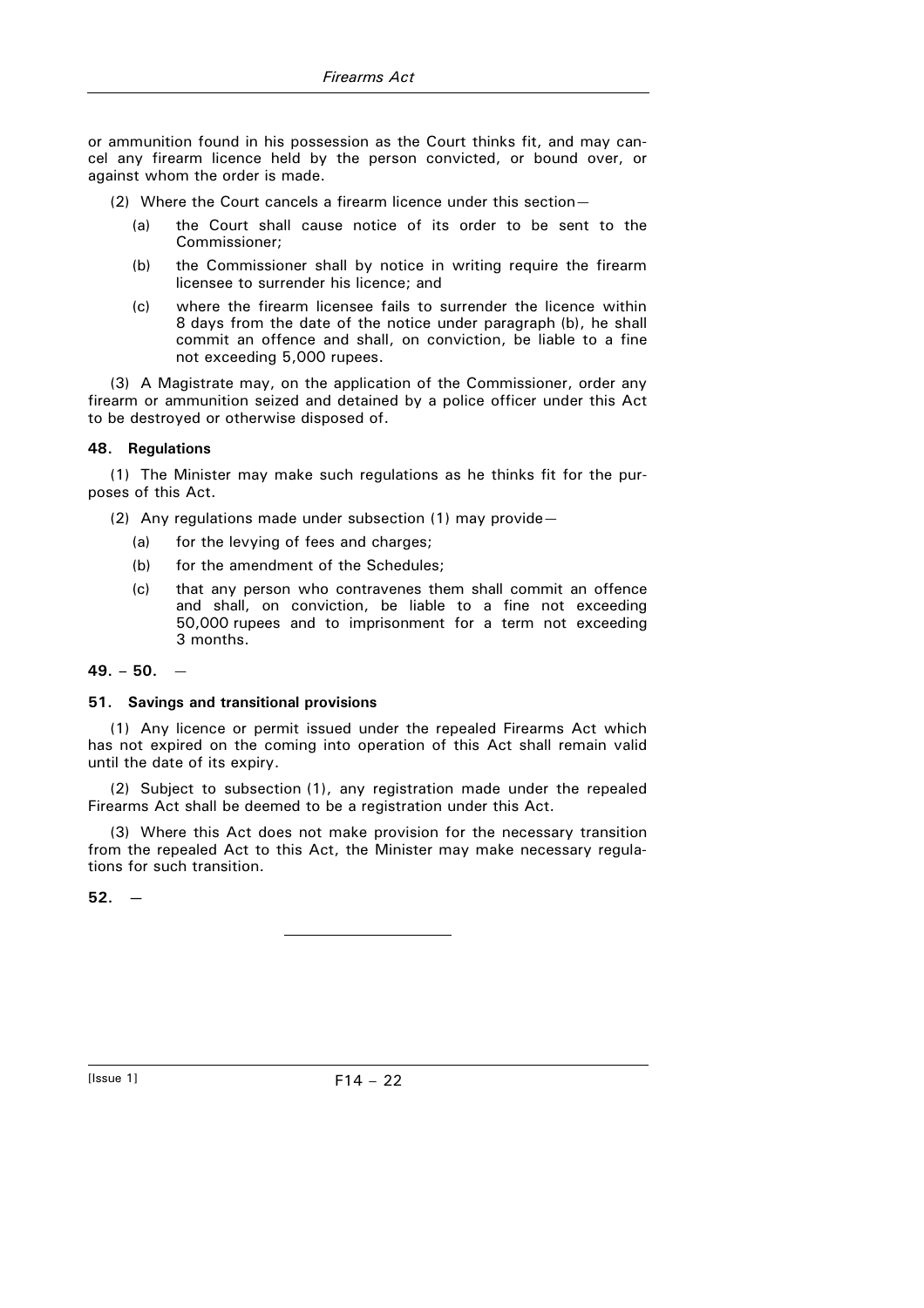# **FIRST SCHEDULE**

[Section 3]

## **PROHIBITED FIREARMS**

Anti-personnel and anti-tanks systems

Any firearm equipped with a silencer device

Assault rifles

Hand-held, under-barrel and mounted grenade launchers

Heavy machine guns

Landmines

Light machine guns

Mobile containers with missiles or shells for single action anti-aircraft and antitanks systems

Mortars with a calibre of less than 100 mm

Portable anti-craft guns

Portable anti-tank guns and recoilless rifles

Portable launchers of anti-aircraft missile systems

Portable launchers of anti-tank missile and rocket systems

Shells and missiles for light weapons

Sub-machine guns

# **SECOND SCHEDULE**

[Sections 8 (2), 16 (4), 19, 20 (3) (b), 21 (5) (b), 22 (2)]

|                                                                                                                      | Fee<br>(Rs) |
|----------------------------------------------------------------------------------------------------------------------|-------------|
| 1. Firearm licence in respect of a firearm, a shot qun, an air qun or air<br>rifle, or renewal for each such firearm | 1000        |
| 2. Firearm licence in respect of a pistol or revolver                                                                | 1000        |
| 3. Import licence in respect of firearms                                                                             | 2000        |
| 4. Export licence in respect of firearms                                                                             | 2000        |
| 5. Employee permit                                                                                                   | 500         |
| 6. Game licence                                                                                                      | 1500        |
| 7. Issuing duplicate firearm licence                                                                                 | 500         |
| 8. Issuing duplicate firearm licence booklet                                                                         | 500         |
| 9. Safekeeping of firearms owned by private parties at the Police Ar-<br>moury, for each such firearm, per month.    | 100.        |